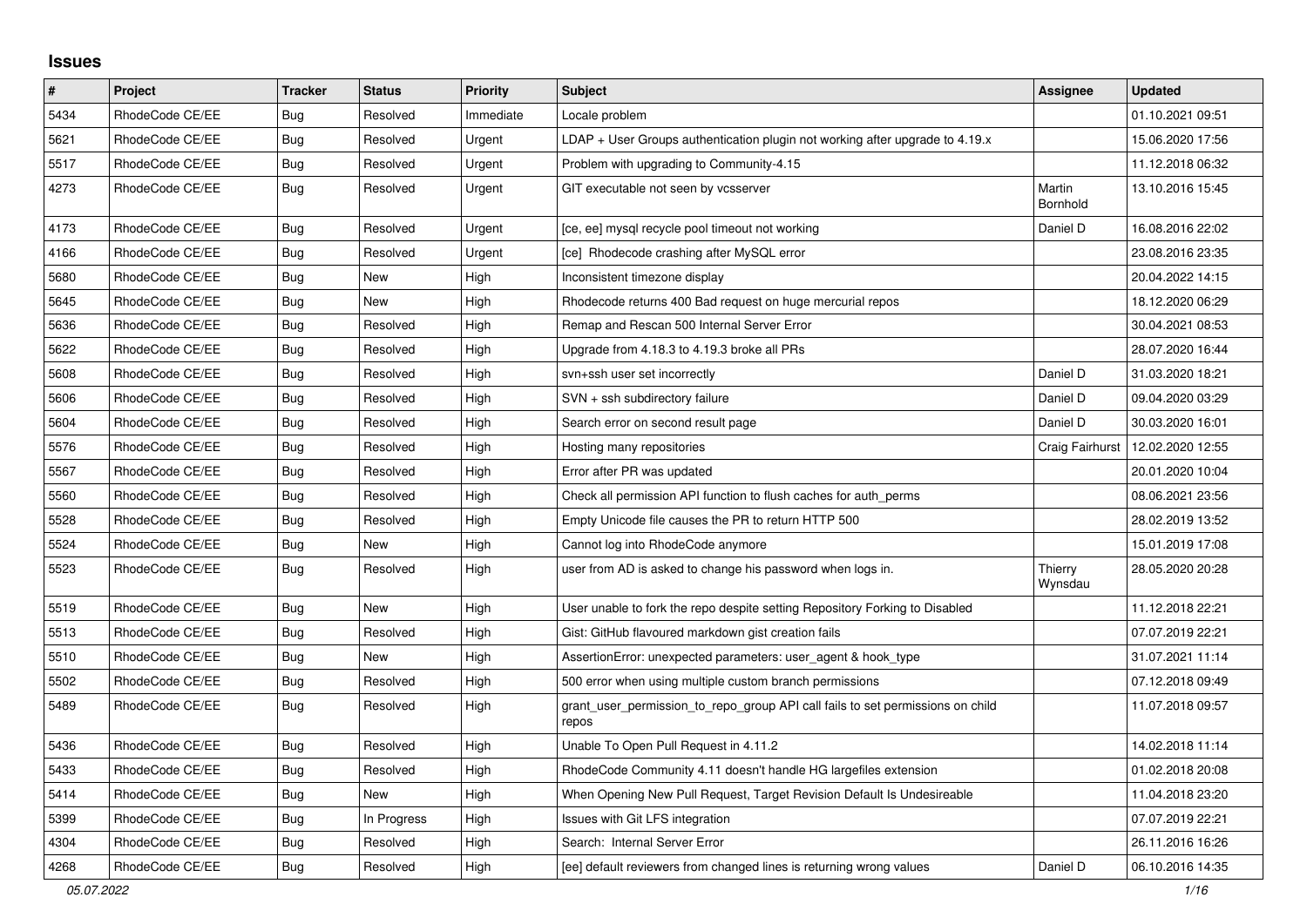| #    | Project         | <b>Tracker</b> | <b>Status</b> | <b>Priority</b> | <b>Subject</b>                                                                                                                       | Assignee                     | <b>Updated</b>   |
|------|-----------------|----------------|---------------|-----------------|--------------------------------------------------------------------------------------------------------------------------------------|------------------------------|------------------|
| 4233 | RhodeCode CE/EE | Bug            | Resolved      | High            | slack, git push problem                                                                                                              | Daniel D                     | 26.09.2016 11:56 |
| 4223 | RhodeCode CE/EE | <b>Bug</b>     | Resolved      | High            | [git, tags] annotated tags not appearing in UI                                                                                       | Daniel D                     | 12.09.2016 06:12 |
| 4206 | RhodeCode CE/EE | Bug            | Resolved      | High            | Error creating SVN groups                                                                                                            |                              | 15.09.2016 13:24 |
| 4199 | RhodeCode CE/EE | Bug            | Resolved      | High            | investigate: ongoing SSL problems when switching to 4.X from 3.X                                                                     | Johannes<br>Bornhold         | 15.09.2016 13:14 |
| 4184 | RhodeCode CE/EE | Bug            | Resolved      | High            | fix content INT overflow bug                                                                                                         | Marcin<br>Kuzminski<br>[CTO] | 23.08.2016 10:31 |
| 4116 | RhodeCode CE/EE | Bug            | New           | High            | [ee] Starting EE or running paster commands like setup-rhodecode does not work<br>without setting LC_ALL properly.                   |                              | 18.08.2016 21:03 |
| 3372 | RhodeCode CE/EE | Bug            | In Progress   | High            | [Idap, groups] Customer gets an empty list of groups                                                                                 | Mikhail<br>Chernykh          | 08.06.2016 11:32 |
| 5682 | RhodeCode CE/EE | Bug            | <b>New</b>    | Normal          | Login Page stuck until page is refreshed                                                                                             |                              | 30.06.2022 20:31 |
| 5679 | RhodeCode CE/EE | Bug            | New           | Normal          | Data directory continues to grow until it fills disk partition                                                                       |                              | 25.04.2022 11:42 |
| 5672 | RhodeCode CE/EE | <b>Bug</b>     | New           | Normal          | Unable to browse git repository folders with # in names                                                                              |                              | 16.12.2021 18:13 |
| 5670 | RhodeCode CE/EE | Bug            | New           | Normal          | Repo-level administrators can usurp owner of repoistory                                                                              |                              | 01.12.2021 16:18 |
| 5669 | RhodeCode CE/EE | Bug            | Resolved      | Normal          | Mercurial commit messages doesn't show cyrillic symbols                                                                              |                              | 01.10.2021 10:39 |
| 5664 | RhodeCode CE/EE | Bug            | New           | Normal          | Regression: When assigning permissions, cannot see own group in auto-complete<br>without special conditions                          |                              | 29.07.2021 10:49 |
| 5662 | RhodeCode CE/EE | Bug            | New           | Normal          | Full text search not working due to crash in whoosh                                                                                  |                              | 07.06.2022 08:31 |
| 5657 | RhodeCode CE/EE | Bug            | <b>New</b>    | Normal          | Error in maintenance page                                                                                                            |                              | 30.03.2021 15:09 |
| 5656 | RhodeCode CE/EE | Bug            | Resolved      | Normal          | Error for branch permission page                                                                                                     |                              | 30.04.2021 08:53 |
| 5655 | RhodeCode CE/EE | <b>Bug</b>     | Resolved      | Normal          | New public gist's id is always auto generated                                                                                        |                              | 01.07.2021 12:06 |
| 5654 | RhodeCode CE/EE | <b>Bug</b>     | New           | Normal          | Comment formatting broken when containing @ in a code block                                                                          |                              | 24.02.2021 12:10 |
| 5652 | RhodeCode CE/EE | Bug            | Resolved      | Normal          | Pull Requests: when title and descriptions contains character [] {} and () index out of<br>bound when attempting to comment/approve. |                              | 30.04.2021 08:53 |
| 5651 | RhodeCode CE/EE | Bug            | Resolved      | Normal          | Pull requests can get stuck if the diff is too large (it was created by mistake but we<br>can't open it to delete it)                |                              | 30.04.2021 08:53 |
| 5649 | RhodeCode CE/EE | Bug            | <b>New</b>    | Normal          | test-file-upload                                                                                                                     |                              | 17.12.2020 23:08 |
| 5644 | RhodeCode CE/EE | Bug            | New           | Normal          | PR inks to comments not working if files are collapsed                                                                               |                              | 02.12.2020 10:42 |
| 5634 | RhodeCode CE/EE | <b>Bug</b>     | Resolved      | Normal          | Quick Search Toolbar bugs out if pull request contains unicode double quote<br>character "                                           |                              | 12.10.2020 23:13 |
| 5633 | RhodeCode CE/EE | <b>Bug</b>     | Resolved      | Normal          | Moderately large pull requests fail because inefficient use of reviewer_data_json<br>column in pull requests table                   |                              | 12.10.2020 23:13 |
| 5632 | RhodeCode CE/EE | <b>Bug</b>     | New           | Normal          | Missing Parent Folder for Personal Repo lacks proper handling                                                                        |                              | 03.08.2020 07:56 |
| 5630 | RhodeCode CE/EE | <b>Bug</b>     | New           | Normal          | Inline comments do not follow the line of code                                                                                       |                              | 21.07.2020 11:25 |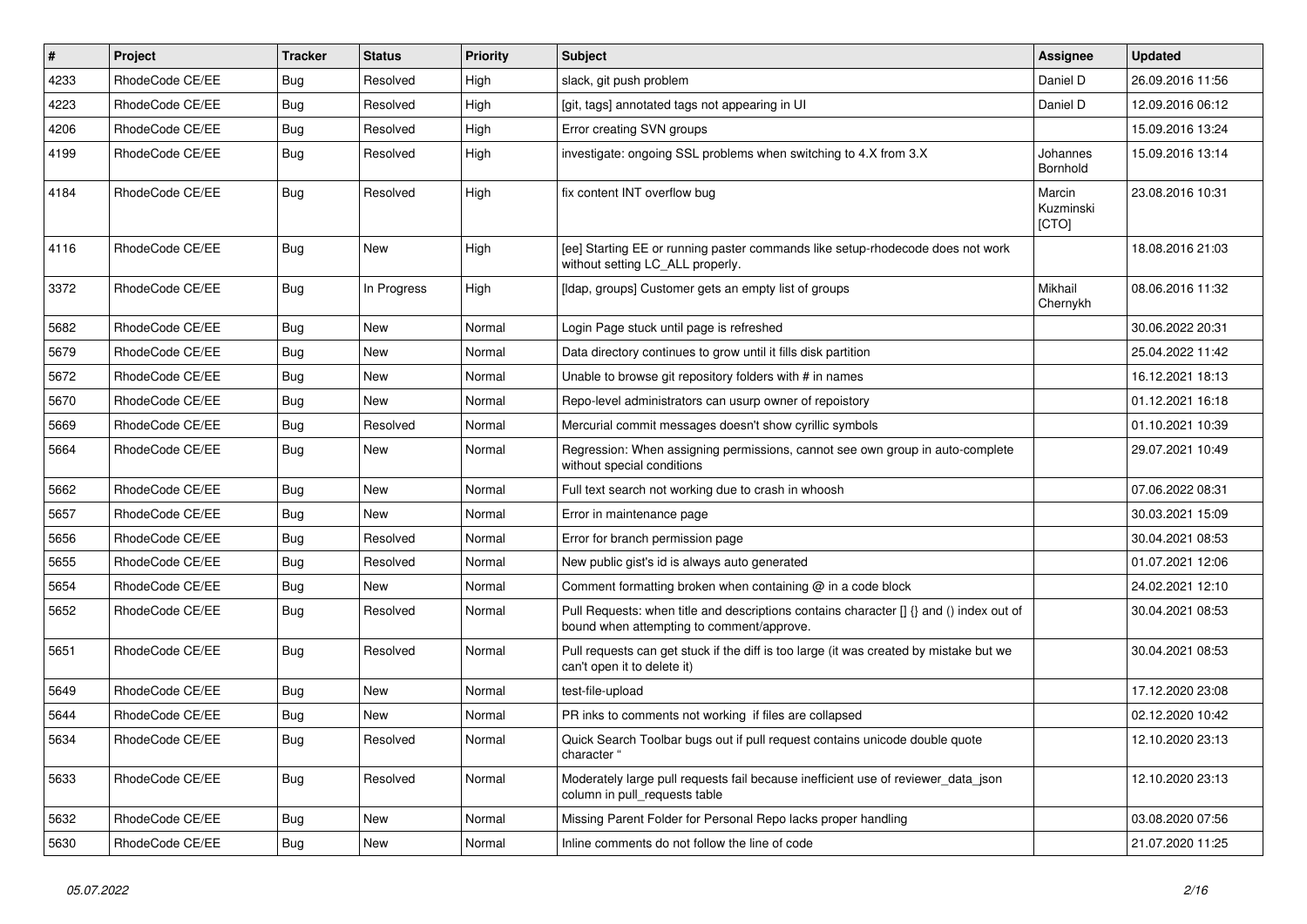| $\pmb{\#}$ | <b>Project</b>  | <b>Tracker</b> | <b>Status</b> | <b>Priority</b> | <b>Subject</b>                                                                                                    | Assignee            | <b>Updated</b>   |
|------------|-----------------|----------------|---------------|-----------------|-------------------------------------------------------------------------------------------------------------------|---------------------|------------------|
| 5629       | RhodeCode CE/EE | <b>Bug</b>     | New           | Normal          | Diff truncated on small files                                                                                     |                     | 21.07.2020 08:58 |
| 5628       | Documentation   | Bug            | <b>New</b>    | Normal          | Problems with SSH Connection docs                                                                                 |                     | 06.05.2022 21:14 |
| 5627       | Documentation   | Bug            | New           | Normal          | Immediate re-run of rhodecode-index throws warnings on some repos (and suggests<br>rebuild from scratch)          |                     | 02.07.2020 19:41 |
| 5626       | RhodeCode CE/EE | <b>Bug</b>     | <b>New</b>    | Normal          | Whoosh full-text indexing is fully indexing all repos, not recognizing forks                                      |                     | 02.07.2020 19:24 |
| 5625       | Documentation   | <b>Bug</b>     | New           | Normal          | Feedback on RhodeCode Full-text search docs                                                                       |                     | 02.07.2020 19:22 |
| 5624       | RhodeCode CE/EE | Bug            | New           | Normal          | Timeout when trying to test SMTP email configuration                                                              |                     | 01.07.2020 20:01 |
| 5623       | RhodeCode CE/EE | Bug            | Resolved      | Normal          | Credentials for remote repository URL leaking in Repository Header                                                |                     | 22.07.2020 00:47 |
| 5620       | RhodeCode CE/EE | <b>Bug</b>     | Resolved      | Normal          | Regression of mail rendering in Thunderbird                                                                       |                     | 15.06.2020 16:45 |
| 5619       | RhodeCode CE/EE | Bug            | Resolved      | Normal          | Setting Landing Commit to SVN Trunk results in Files tab hitting a 404                                            |                     | 04.06.2020 23:51 |
| 5610       | RhodeCode CE/EE | Bug            | Resolved      | Normal          | Files navigation looses the at= <name> marker</name>                                                              | Daniel D            | 03.10.2021 23:23 |
| 5605       | RhodeCode CE/EE | Bug            | Resolved      | Normal          | Cannot set subversion compatibility to 1.10                                                                       |                     | 30.03.2020 17:27 |
| 5599       | RhodeCode CE/EE | Bug            | Resolved      | Normal          | SVN navigation to trunk fails                                                                                     | Daniel D            | 04.04.2020 11:21 |
| 5596       | RhodeCode CE/EE | Bug            | Resolved      | Normal          | Pull Request duplicated after description edit                                                                    |                     | 14.04.2020 13:28 |
| 5594       | RhodeCode CE/EE | <b>Bug</b>     | Resolved      | Normal          | Credentials in Repository Settings for Pull requests are exposed                                                  |                     | 28.05.2020 20:25 |
| 5590       | RhodeCode CE/EE | Bug            | New           | Normal          | Pull Request creation takes 2 minutes                                                                             |                     | 28.05.2020 20:48 |
| 5588       | RhodeCode CE/EE | Bug            | New           | Normal          | wrong rendering of issue tracker pattern                                                                          |                     | 29.01.2020 11:24 |
| 5587       | RhodeCode CE/EE | Bug            | Resolved      | Normal          | Broken metatags in 4.18.1                                                                                         | <b>Marcin Lulek</b> | 29.01.2020 11:46 |
| 5579       | RhodeCode CE/EE | Bug            | Resolved      | Normal          | JS bug when a commit message can be parsed as a number                                                            | Daniel D            | 20.01.2020 10:04 |
| 5573       | RhodeCode CE/EE | Bug            | Resolved      | Normal          | Wrong notification Base Url for Email-Integrations                                                                |                     | 16.01.2020 08:53 |
| 5571       | RhodeCode CE/EE | Bug            | Resolved      | Normal          | redmine does not work with firefox any more                                                                       |                     | 25.10.2019 12:38 |
| 5570       | RhodeCode CE/EE | Bug            | New           | Normal          | Remap repositories always fail in RhodeCode community                                                             |                     | 04.10.2019 14:50 |
| 5569       | RhodeCode CE/EE | Bug            | Resolved      | Normal          | SshWrapper error                                                                                                  |                     | 21.01.2020 02:02 |
| 5561       | RhodeCode CE/EE | Bug            | Resolved      | Normal          | PR diff doesn't update when target changes                                                                        |                     | 21.05.2020 11:53 |
| 5559       | RhodeCode CE/EE | Bug            | New           | Normal          | Timezone handling issue on repos list                                                                             |                     | 07.07.2019 22:19 |
| 5557       | RhodeCode CE/EE | Bug            | Resolved      | Normal          | Consider removing slashes from the RSS feed names                                                                 |                     | 31.10.2019 19:54 |
| 5556       | RhodeCode CE/EE | Bug            | New           | Normal          | After upgrade RhodeCode Enterprise, pull request via API adds repo owner as<br>default reviewer                   |                     | 01.01.2020 13:09 |
| 5555       | RhodeCode CE/EE | <b>Bug</b>     | Resolved      | Normal          | Making Repository Public does not update the Default User Permissions                                             |                     | 28.05.2020 20:26 |
| 5553       | RhodeCode CE/EE | Bug            | New           | Normal          | Exceptions Tracker - Exception ID: 140095575901360 after upgrade to the lastes<br>version                         | Thierry<br>Wynsdau  | 10.07.2019 10:33 |
| 5551       | Documentation   | Bug            | New           | Normal          | Mention LargeFile and LFS in the Backup page                                                                      |                     | 21.04.2019 20:58 |
| 5550       | RhodeCode CE/EE | <b>Bug</b>     | New           | Normal          | 500 Internal Server Error   The server has either erred or is incapable of performing<br>the requested operation. |                     | 18.04.2019 17:12 |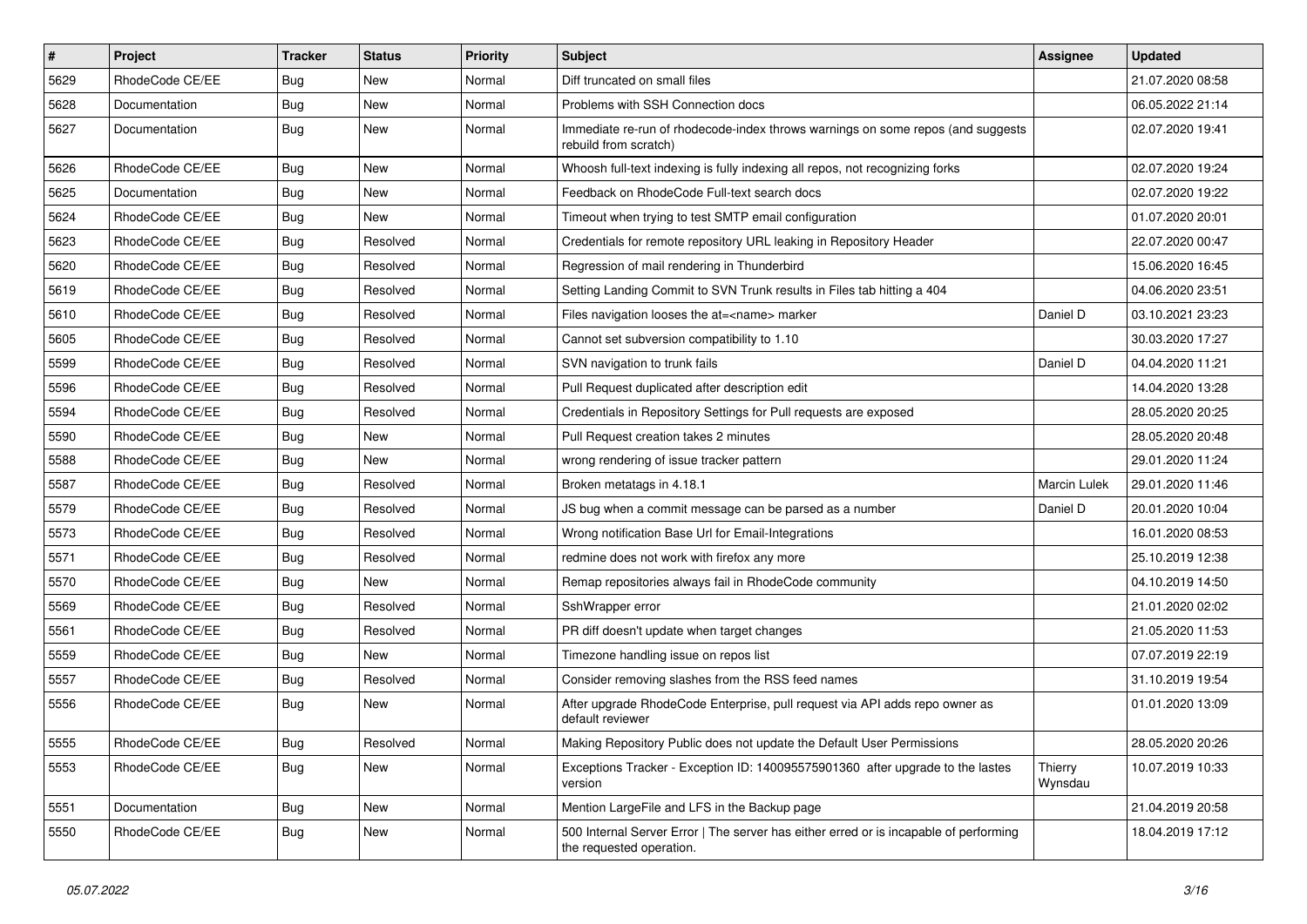| $\pmb{\#}$ | Project           | <b>Tracker</b> | <b>Status</b> | <b>Priority</b> | <b>Subject</b>                                                                                                                                                                       | <b>Assignee</b> | <b>Updated</b>   |
|------------|-------------------|----------------|---------------|-----------------|--------------------------------------------------------------------------------------------------------------------------------------------------------------------------------------|-----------------|------------------|
| 5547       | RhodeCode CE/EE   | Bug            | New           | Normal          | UI not consistent between Firefox and Chrome                                                                                                                                         |                 | 01.03.2019 23:35 |
| 5545       | RhodeCode CE/EE   | Bug            | New           | Normal          | Merge commit to contain the username/reponame of the origin                                                                                                                          |                 | 28.02.2019 13:46 |
| 5540       | RhodeCode CE/EE   | Bug            | New           | Normal          | Rhode Code 4.15.2 VCS Caching(?) behaviour                                                                                                                                           |                 | 25.02.2019 17:01 |
| 5538       | RhodeCode CE/EE   | Bug            | New           | Normal          | internal server error (UnicodeDecodeError) during rhodecode-index request                                                                                                            |                 | 20.02.2019 14:43 |
| 5535       | RhodeCode Control | Bug            | <b>New</b>    | Normal          | improper rollback on upgrade failure                                                                                                                                                 |                 | 09.02.2019 21:12 |
| 5531       | RhodeCode Tools   | Bug            | <b>New</b>    | Normal          | rhodecode-index: default cli opts overwrite given mapping file                                                                                                                       |                 | 17.07.2020 17:36 |
| 5530       | RhodeCode CE/EE   | <b>Bug</b>     | Resolved      | Normal          | Email integration has incorrect url                                                                                                                                                  |                 | 09.02.2019 10:33 |
| 5521       | RhodeCode CE/EE   | <b>Bug</b>     | Resolved      | Normal          | Proxing SVN http requests does not work when using prefix for rhodecode.                                                                                                             |                 | 28.02.2019 13:52 |
| 5518       | RhodeCode CE/EE   | Bug            | Resolved      | Normal          | Zero-sized files in /rhodecode/config/rcextensions/examples                                                                                                                          |                 | 21.01.2020 02:18 |
| 5515       | RhodeCode CE/EE   | Bug            | Resolved      | Normal          | PR default reviewer is incorrect                                                                                                                                                     |                 | 28.02.2019 13:52 |
| 5512       | RhodeCode CE/EE   | Bug            | New           | Normal          | Show commit phase in summary view                                                                                                                                                    |                 | 09.11.2018 21:37 |
| 5509       | RhodeCode CE/EE   | <b>Bug</b>     | New           | Normal          | Remove `!important attributes` from UI elements                                                                                                                                      |                 | 07.12.2018 07:40 |
| 5507       | RhodeCode CE/EE   | Bug            | Resolved      | Normal          | Markdown rendering needs improvement                                                                                                                                                 |                 | 15.08.2019 15:40 |
| 5506       | RhodeCode CE/EE   | Bug            | New           | Normal          | Web UI fonts are not looking good and is difficult to read for people with low vision                                                                                                |                 | 26.10.2018 09:38 |
| 5505       | RhodeCode CE/EE   | <b>Bug</b>     | Resolved      | Normal          | Notification emails from RhodeCode is garbled in Outlook 2016 web client                                                                                                             |                 | 07.12.2018 09:49 |
| 5501       | RhodeCode Control | Bug            | New           | Normal          | rccontrol throwing rccontrol.lib.exceptions.SupervisorFailedToStart                                                                                                                  |                 | 19.05.2022 19:32 |
| 5500       | RhodeCode CE/EE   | <b>Bug</b>     | New           | Normal          | How to enable/set "RC_SKIP_HOOKS" to disable svn hooks?                                                                                                                              |                 | 02.10.2018 07:45 |
| 5494       | RhodeCode CE/EE   | Bug            | <b>New</b>    | Normal          | rccontrol's python package management causes slow VCS SSH                                                                                                                            |                 | 02.04.2019 11:56 |
| 5492       | RhodeCode CE/EE   | <b>Bug</b>     | New           | Normal          | VCSServer + SVN 1.10                                                                                                                                                                 |                 | 26.07.2018 15:01 |
| 5490       | RhodeCode CE/EE   | <b>Bug</b>     | Resolved      | Normal          | Changes to repo group permissions via API are not audit logged                                                                                                                       |                 | 28.02.2019 13:52 |
| 5482       | RhodeCode CE/EE   | <b>Bug</b>     | Resolved      | Normal          | Changing a repo's 'Remote pull uri' in its Settings fails with 'No repo type specified'                                                                                              |                 | 31.10.2018 08:37 |
| 5475       | RhodeCode CE/EE   | Bug            | New           | Normal          | Unable to locate user in OpenLDAP directory via Idaps                                                                                                                                |                 | 08.06.2018 20:06 |
| 5471       | RhodeCode CE/EE   | <b>Bug</b>     | <b>New</b>    | Normal          | Webhook integration failing: need more than 3 values to unpack                                                                                                                       |                 | 01.06.2018 02:26 |
| 5462       | RhodeCode CE/EE   | Bug            | <b>New</b>    | Normal          | create_repo api fails with celery enabled                                                                                                                                            |                 | 10.07.2018 17:49 |
| 5461       | RhodeCode CE/EE   | <b>Bug</b>     | Resolved      | Normal          | Changes to user group permissions via API are not audit logged                                                                                                                       |                 | 30.08.2018 09:47 |
| 5457       | RhodeCode CE/EE   | Bug            | Resolved      | Normal          | Internal server error on full-text search settings page with Elasticsearch                                                                                                           |                 | 16.04.2018 09:08 |
| 5450       | RhodeCode Tools   | <b>Bug</b>     | New           | Normal          | rhodecode-api get license info no longer works                                                                                                                                       |                 | 17.07.2018 15:01 |
| 5444       | RhodeCode CE/EE   | <b>Bug</b>     | Resolved      | Normal          | Error while creating a pull request on a Mercurial repository                                                                                                                        |                 | 17.04.2018 22:29 |
| 5412       | RhodeCode CE/EE   | Bug            | Resolved      | Normal          | Webhook for "pullrequest commented" event returns incomplete data                                                                                                                    |                 | 27.02.2018 18:00 |
| 5410       | RhodeCode CE/EE   | Bug            | New           | Normal          | After converting to CE, we get the following error when trying to view some repos in<br>the UI: "UnicodeDecodeError: 'ascii' codec can't decode byte" (full error in<br>Description) |                 | 25.01.2018 20:45 |
| 5406       | RhodeCode CE/EE   | Bug            | New           | Normal          | <b>Installer Fails</b>                                                                                                                                                               |                 | 01.12.2017 11:52 |
| 5405       | RhodeCode CE/EE   | <b>Bug</b>     | New           | Normal          | Add repository from UI leads to HTTP/404                                                                                                                                             |                 | 28.11.2017 11:39 |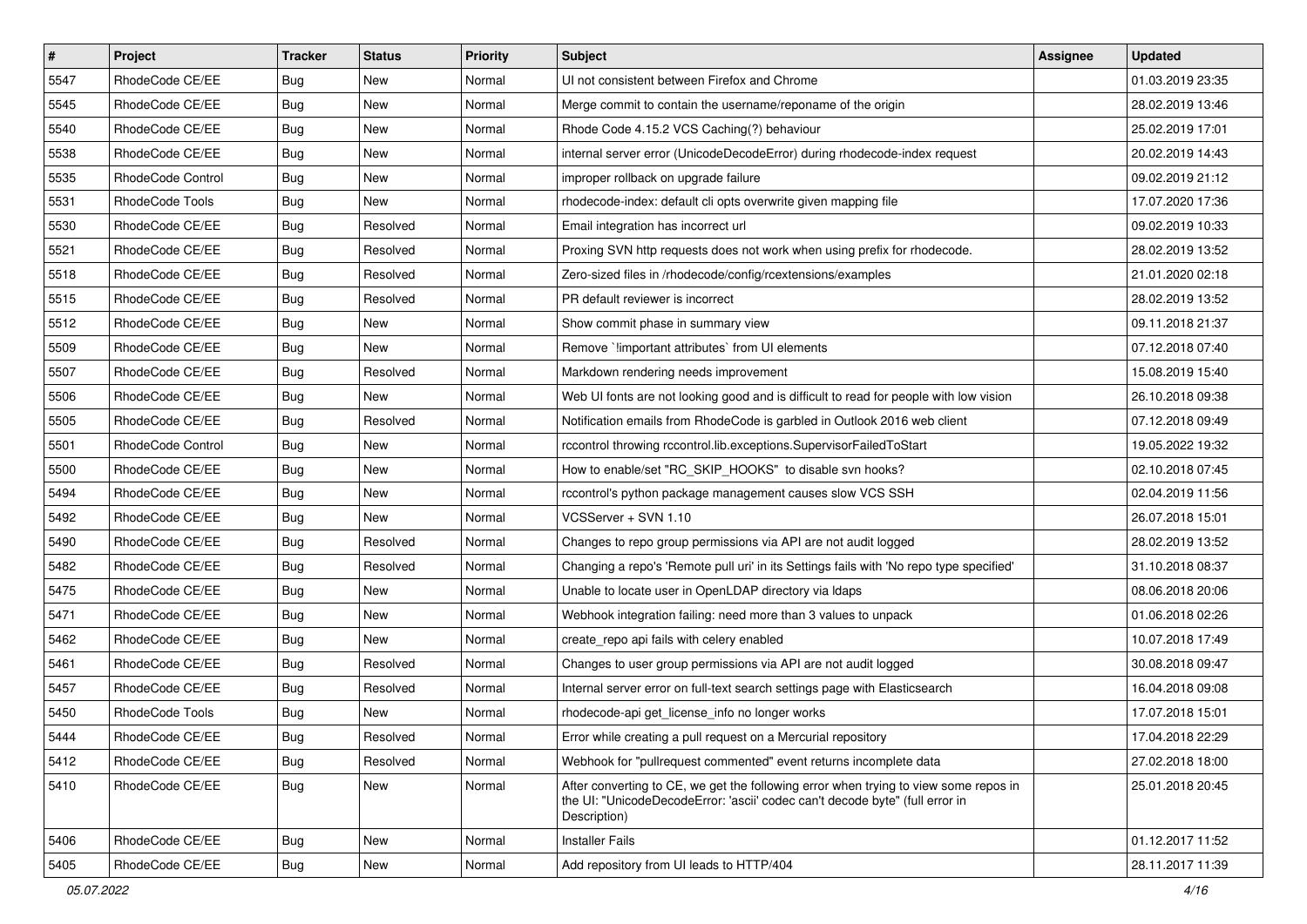| $\sharp$ | <b>Project</b>  | <b>Tracker</b> | <b>Status</b> | <b>Priority</b> | <b>Subject</b>                                                                                                       | Assignee                     | <b>Updated</b>   |
|----------|-----------------|----------------|---------------|-----------------|----------------------------------------------------------------------------------------------------------------------|------------------------------|------------------|
| 5381     | RhodeCode CE/EE | Bug            | Resolved      | Normal          | Email integration changeset links invalid                                                                            |                              | 06.09.2017 12:29 |
| 5380     | RhodeCode CE/EE | Bug            | Resolved      | Normal          | repo commits pageintion error                                                                                        |                              | 06.09.2017 19:16 |
| 5379     | RhodeCode CE/EE | Bug            | Resolved      | Normal          | Journal RSS feed errors                                                                                              |                              | 01.09.2017 16:40 |
| 5376     | RhodeCode CE/EE | Bug            | Resolved      | Normal          | error: pretxnchangegroup.acl hook failed: acl: user "" denied on branch "default"                                    |                              | 16.08.2017 19:45 |
| 5371     | RhodeCode CE/EE | Bug            | <b>New</b>    | Normal          | Comment times in Pull Requests are off by 1 day                                                                      |                              | 10.04.2018 15:11 |
| 5348     | Documentation   | Bug            | <b>New</b>    | Normal          | Uninstall documentaion missing some steps                                                                            |                              | 06.07.2017 10:25 |
| 5347     | Documentation   | Bug            | <b>New</b>    | Normal          | Post Install steps should include Apache or Nginx setup.                                                             |                              | 06.07.2017 10:23 |
| 5337     | RhodeCode CE/EE | <b>Bug</b>     | Resolved      | Normal          | Possible memory leak after few Git Pull Requests                                                                     |                              | 08.08.2017 13:08 |
| 5304     | RhodeCode CE/EE | Bug            | Resolved      | Normal          | Email template not correct                                                                                           |                              | 31.10.2018 08:36 |
| 5297     | RhodeCode CE/EE | <b>Bug</b>     | Resolved      | Normal          | Locale fails on a SuSE system                                                                                        |                              | 31.10.2018 08:36 |
| 5277     | RhodeCode CE/EE | Bug            | Resolved      | Normal          | table id=user list table - Ajax error                                                                                |                              | 13.04.2017 01:04 |
| 5266     | RhodeCode CE/EE | <b>Bug</b>     | Resolved      | Normal          | Validate if changes in target branches get's propagated on Pull request updates                                      |                              | 05.04.2017 18:10 |
| 5259     | RhodeCode CE/EE | Bug            | Resolved      | Normal          | user-journal storage changes                                                                                         |                              | 12.04.2017 00:04 |
| 5257     | RhodeCode CE/EE | <b>Bug</b>     | <b>New</b>    | Normal          | Git repository with big binary file provokes error and strange behavior/memory leak<br>of RH.                        | Marcin<br>Kuzminski<br>[CTO] | 23.03.2017 22:02 |
| 5248     | Documentation   | Bug            | <b>New</b>    | Normal          | Installation of rhodecode-tools                                                                                      |                              | 16.03.2017 16:35 |
| 5227     | RhodeCode CE/EE | Bug            | New           | Normal          | 400 during a svn checkout, file with special chars                                                                   |                              | 23.02.2017 17:43 |
| 5218     | RhodeCode CE/EE | Bug            | <b>New</b>    | Normal          | 500 when forking repository, when using special chars in password.                                                   |                              | 19.02.2017 21:46 |
| 5213     | RhodeCode CE/EE | Bug            | Resolved      | Normal          | Fixing Apache Proxy timeout issues                                                                                   |                              | 14.02.2017 09:44 |
| 5210     | RhodeCode CE/EE | Bug            | Resolved      | Normal          | webook problems                                                                                                      |                              | 13.02.2017 19:43 |
| 5164     | RhodeCode CE/EE | Bug            | Resolved      | Normal          | non-web calls are leaking session objects                                                                            |                              | 13.01.2017 01:30 |
| 5153     | Documentation   | <b>Bug</b>     | Resolved      | Normal          | Documentation: /tmp permissions                                                                                      |                              | 04.01.2017 13:02 |
| 4676     | RhodeCode CE/EE | <b>Bug</b>     | Resolved      | Normal          | Some admin passwords can make installation fail                                                                      |                              | 16.12.2016 16:16 |
| 4675     | RhodeCode CE/EE | Bug            | Resolved      | Normal          | Disk free inodes are displayed incorrectly                                                                           |                              | 13.12.2016 22:41 |
| 4306     | RhodeCode CE/EE | Bug            | Resolved      | Normal          | Issue to push file with character # on a SVN                                                                         |                              | 03.04.2017 16:44 |
| 4296     | RhodeCode CE/EE | <b>Bug</b>     | Resolved      | Normal          | [ee] Can not create pull requests with reviewers.                                                                    | Daniel D                     | 07.11.2016 21:17 |
| 4285     | RhodeCode CE/EE | Bug            | <b>New</b>    | Normal          | Intermittent error while trying to create or fork a repository                                                       |                              | 17.10.2016 22:42 |
| 4279     | RhodeCode CE/EE | Bug            | Resolved      | Normal          | re-captcha validation is broken                                                                                      | Martin<br>Bornhold           | 26.10.2016 22:27 |
| 4278     | RhodeCode CE/EE | <b>Bug</b>     | Resolved      | Normal          | [admin] Clicking the save button in admin -> settings -> issue tracker leads to<br>exception if no patterns entered. | Daniel D                     | 18.10.2016 13:38 |
| 4277     | RhodeCode CE/EE | <b>Bug</b>     | Resolved      | Normal          | [frontend] System info page does not work correctly in safari.                                                       | Martin<br>Bornhold           | 04.11.2016 12:08 |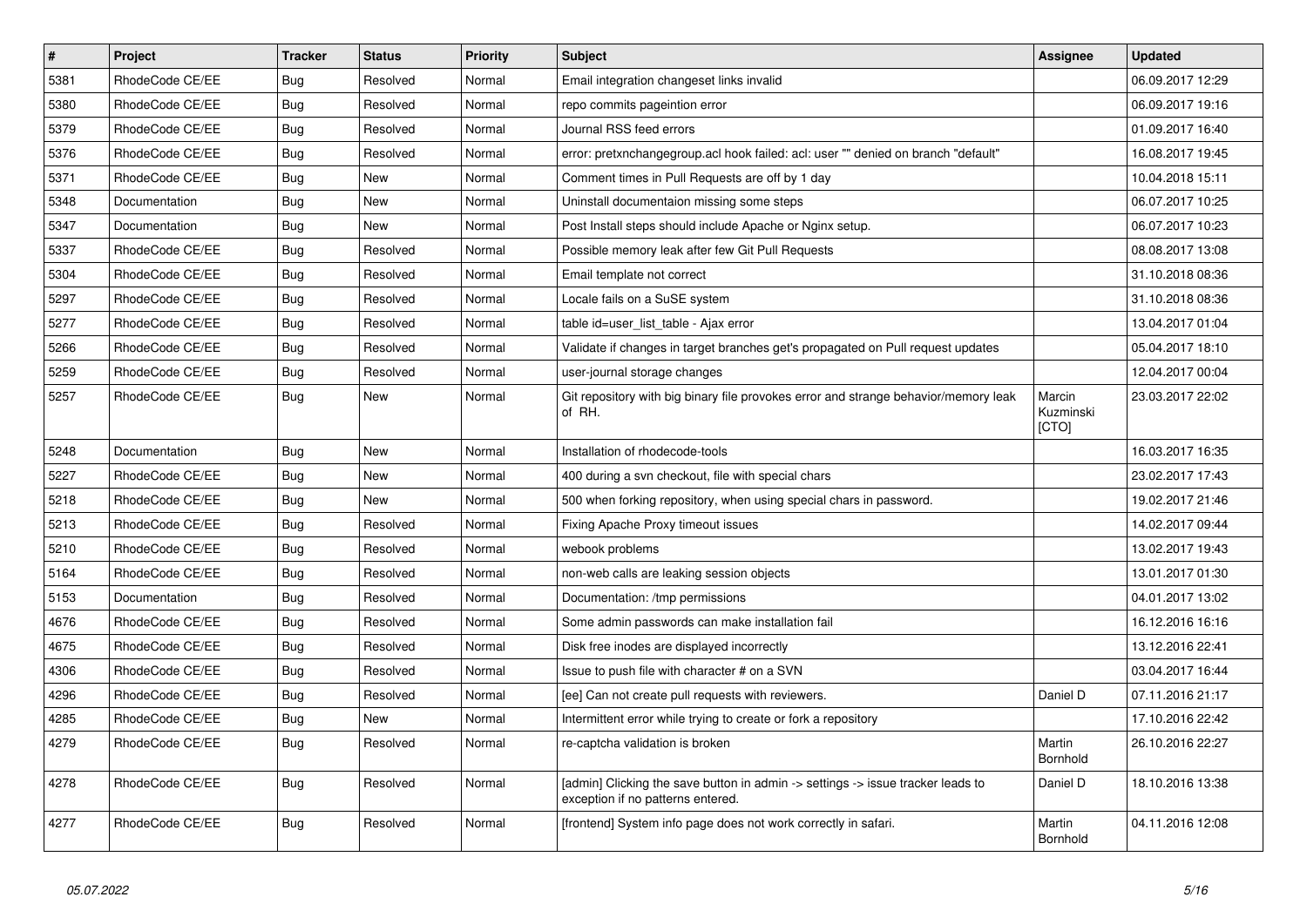| $\vert$ # | Project         | <b>Tracker</b> | <b>Status</b> | <b>Priority</b> | <b>Subject</b>                                                                               | Assignee                            | <b>Updated</b>   |
|-----------|-----------------|----------------|---------------|-----------------|----------------------------------------------------------------------------------------------|-------------------------------------|------------------|
| 4276      | RhodeCode CE/EE | Bug            | Resolved      | Normal          | System info page uses mercurial/git versions from RhodeCode instead of VCSServer             | Marcin<br>Kuzminski<br>[CTO]        | 14.11.2016 21:19 |
| 4274      | RhodeCode CE/EE | Bug            | Resolved      | Normal          | 500 error when push big objects                                                              |                                     | 13.02.2017 19:53 |
| 4271      | RhodeCode CE/EE | Bug            | Resolved      | Normal          | Browsing new repository groups via SVN issue                                                 | Martin<br>Bornhold                  | 19.10.2016 11:11 |
| 4266      | RhodeCode CE/EE | Bug            | Resolved      | Normal          | Error 500 on integrations page after setting up Webhook                                      |                                     | 17.10.2016 15:35 |
| 4256      | RhodeCode CE/EE | Bug            | New           | Normal          | [ce, ee, ux] Source code highlight colors conflict with red/green inserted/deleted<br>blocks | Daniel D                            | 03.10.2016 05:00 |
| 4255      | RhodeCode CE/EE | Bug            | <b>New</b>    | Normal          | [translation, i18n] translation not being applied to integrations pages                      |                                     | 30.09.2016 15:56 |
| 4254      | RhodeCode CE/EE | Bug            | Resolved      | Normal          | [frontend] 500 Internal Server Error with i18n-ed pages                                      | Lisa Quatmann                       | 30.09.2016 14:38 |
| 4250      | RhodeCode CE/EE | <b>Bug</b>     | Resolved      | Normal          | Adding a reviewer into existing PR doesn't set a reason.                                     | Marcin<br>Kuzminski<br>[CTO]        | 07.10.2016 20:05 |
| 4247      | RhodeCode CE/EE | Bug            | Resolved      | Normal          | [vcs] Using current time as timestamp during archive creating leads to changing<br>hashes    | Martin<br>Bornhold                  | 28.09.2016 12:07 |
| 4224      | RhodeCode CE/EE | Bug            | Resolved      | Normal          | [docs] update docs re: removing old instances when switching editions                        | Lisa Quatmann                       | 11.10.2016 15:36 |
| 4208      | RhodeCode CE/EE | <b>Bug</b>     | <b>New</b>    | Normal          | [ce, ee] test errors get hidden by error page                                                | Daniel D                            | 14.09.2016 12:00 |
| 4190      | RhodeCode CE/EE | Bug            | New           | Normal          | [tests] fix or remove rst xss inline test                                                    |                                     | 22.08.2016 12:15 |
| 4189      | RhodeCode CE/EE | Bug            | <b>New</b>    | Normal          | [tests, git] count of commit ids is different for git than hg when comparing remote          |                                     | 22.08.2016 12:34 |
| 4188      | RhodeCode CE/EE | <b>Bug</b>     | <b>New</b>    | Normal          | [tests, svn] changeset tests produce different results for svn                               |                                     | 22.08.2016 09:54 |
| 4178      | RhodeCode CE/EE | Bug            | Resolved      | Normal          | RhodeCode EE OVA VM wont run on a ESX 6.0 host                                               | Marcin<br>Kuzminski<br>[CTO]        | 15.09.2016 13:25 |
| 4121      | RhodeCode CE/EE | Bug            | Resolved      | Normal          | [ce, ee] server announcement has extra margin                                                | Lisa Quatmann                       | 26.09.2016 14:00 |
| 4110      | RhodeCode CE/EE | <b>Bug</b>     | In Progress   | Normal          | [ce, ee] repos can be named _admin, _static                                                  | Daniel D                            | 20.07.2016 19:51 |
| 4109      | RhodeCode CE/EE | Bug            | <b>New</b>    | Normal          | [files] The "switch to commit" widget is broken after using browser back button              |                                     | 17.04.2018 21:50 |
| 4092      | RhodeCode CE/EE | Bug            | Feedback      | Normal          | [ce, ee] Redmine/JIRA integrations - smart commits                                           | Daniel D                            | 21.07.2016 12:59 |
| 4091      | RhodeCode CE/EE | Bug            | Resolved      | Normal          | [ce, ee] Redmine integration blocks for 30 seconds if redmine server not available           | Daniel D                            | 15.07.2016 12:26 |
| 4090      | RhodeCode CE/EE | Bug            | Resolved      | Normal          | test ticket                                                                                  |                                     | 09.03.2021 20:39 |
| 4089      | RhodeCode CE/EE | Bug            | Resolved      | Normal          | svn repository does not exist                                                                |                                     | 12.06.2018 12:29 |
| 4065      | RhodeCode CE/EE | Bug            | Resolved      | Normal          | [ux, login] 404 on login after comment attempt                                               | Marcin<br>Kuzminski<br><b>[CTO]</b> | 04.07.2016 00:40 |
| 4036      | RhodeCode CE/EE | Bug            | Resolved      | Normal          | encrypted clone uri can throw unicodeerror after key change                                  | Marcin<br>Kuzminski<br>[CTO]        | 27.06.2016 19:38 |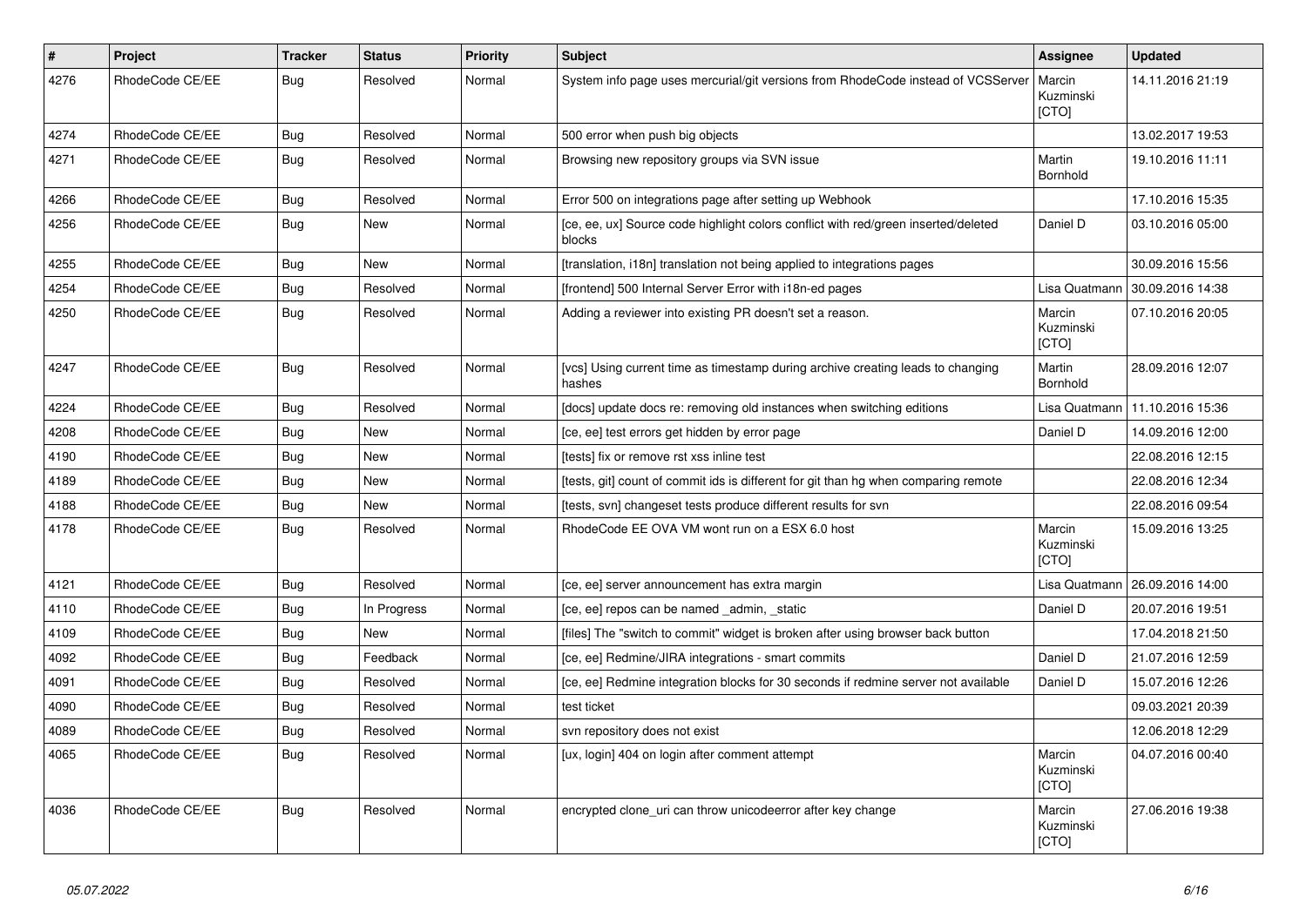| $\sharp$ | Project              | Tracker    | <b>Status</b> | <b>Priority</b> | <b>Subject</b>                                                                          | <b>Assignee</b>              | <b>Updated</b>                   |
|----------|----------------------|------------|---------------|-----------------|-----------------------------------------------------------------------------------------|------------------------------|----------------------------------|
| 4035     | RhodeCode CE/EE      | Bug        | In Progress   | Normal          | failed to create whoosh index                                                           | Marcin<br>Kuzminski<br>[CTO] | 06.07.2016 00:04                 |
| 3994     | RhodeCode Appenlight | <b>Bug</b> | New           | Normal          | during setup, user is given option to make admin account even if one does not exist     |                              | 08.06.2016 12:44                 |
| 3991     | RhodeCode Appenlight | Bug        | Resolved      | Normal          | report logs need upper margin                                                           |                              | 21.06.2016 18:55                 |
| 3990     | RhodeCode Appenlight | <b>Bug</b> | New           | Normal          | some dashboard builder buttons are up against fields                                    |                              | 07.06.2016 12:01                 |
| 3989     | RhodeCode Appenlight | <b>Bug</b> | Resolved      | Normal          | even up report spacing                                                                  |                              | 21.06.2016 18:55                 |
| 3987     | RhodeCode Appenlight | Bug        | New           | Normal          | adjust footer so it's consistent with the website footer                                |                              | 15.06.2016 10:20                 |
| 3986     | RhodeCode Appenlight | <b>Bug</b> | New           | Normal          | table headers should be left aligned                                                    |                              | 07.06.2016 11:53                 |
| 3971     | RhodeCode CE/EE      | Bug        | Resolved      | Normal          | [ce, vcs] Merge requests/Pull requests failing due to rebase problem                    | Johannes<br>Bornhold         | 19.07.2016 15:54                 |
| 3963     | RhodeCode CE/EE      | <b>Bug</b> | New           | Normal          | [ce] Getting a newly added repo via remap/rescan via api gives no data                  |                              | 27.05.2016 05:02                 |
| 3956     | RhodeCode CE/EE      | Bug        | <b>New</b>    | Normal          | [ce] - svn commit with all 'None' properties (author, message, etc.)                    |                              | 23.05.2016 17:22                 |
| 3950     | RhodeCode CE/EE      | Bug        | Resolved      | Normal          | [ce, ee] trying to merge pr against a deleted branch/bookmark breaks the pr page        | Martin<br>Bornhold           | 27.10.2016 16:12                 |
| 3939     | RhodeCode CE/EE      | Bug        | New           | Normal          | [ux] changelog filter blank after going back in browser                                 |                              | 18.05.2016 14:50                 |
| 3923     | RhodeCode CE/EE      | <b>Bug</b> | New           | Normal          | odd exception on running internal-code                                                  |                              | 09.08.2016 10:54                 |
| 3922     | RhodeCode CE/EE      | Bug        | New           | Normal          | svn backend returns different diff to git/hg backends                                   |                              | 11.05.2016 14:29                 |
| 3555     | RhodeCode CE/EE      | Bug        | Resolved      | Normal          | Then disabled repo location change the panel should explicitly state that it's disabled |                              | 25.04.2016 10:34                 |
| 3549     | RhodeCode CE/EE      | <b>Bug</b> | Resolved      | Normal          | [4.0.0 regression], file source links use last commit id instead of current commit id   | Marcin<br>Kuzminski<br>[CTO] | 21.04.2016 16:10                 |
| 3488     | RhodeCode CE/EE      | Bug        | Resolved      | Normal          | [frontend, styling] update icon font                                                    |                              | Lisa Quatmann   04.10.2016 13:27 |
| 3483     | RhodeCode CE/EE      | <b>Bug</b> | New           | Normal          | oauth: disable 3rd party registration if RhodeCode registration is disabled             | Marcin<br>Kuzminski<br>[CTO] | 13.04.2016 12:13                 |
| 3441     | RhodeCode CE/EE      | <b>Bug</b> | New           | Normal          | [ux] clicking on line in file view scrolls to that line                                 |                              | 05.04.2016 13:35                 |
| 3382     | RhodeCode CE/EE      | <b>Bug</b> | New           | Normal          | download superrepo with subrepos                                                        |                              | 25.03.2016 01:30                 |
| 3357     | RhodeCode CE/EE      | Bug        | Resolved      | Normal          | switch to sometimes fails to load files metadata                                        |                              | 30.03.2016 10:56                 |
| 3351     | RhodeCode CE/EE      | <b>Bug</b> | New           | Normal          | Duplicate IP whitelist entry shows error flash                                          |                              | 21.03.2016 15:54                 |
| 3334     | RhodeCode CE/EE      | <b>Bug</b> | New           | Normal          | Attempt to edit .coveragerc through the online file editor                              |                              | 17.03.2016 13:49                 |
| 3250     | RhodeCode CE/EE      | Bug        | New           | Normal          | Posting a comment message is very slow !                                                |                              | 17.03.2016 12:57                 |
| 3022     | RhodeCode CE/EE      | <b>Bug</b> | New           | Normal          | SVN support with repositories groups                                                    |                              | 26.07.2016 18:25                 |
| 2264     | RhodeCode CE/EE      | Bug        | Resolved      | Normal          | New user password change doesn't actually require a password change.                    |                              | 12.08.2016 16:01                 |
| 1404     | RhodeCode CE/EE      | <b>Bug</b> | Resolved      | Normal          | clone of really huge git repo (4gb) causes pyro to explode                              |                              | 07.02.2017 14:52                 |
| 5612     | RhodeCode CE/EE      | Bug        | New           | Low             | CPU cores getting maxed out by VCSServer on Repository Size request                     |                              | 03.10.2021 23:25                 |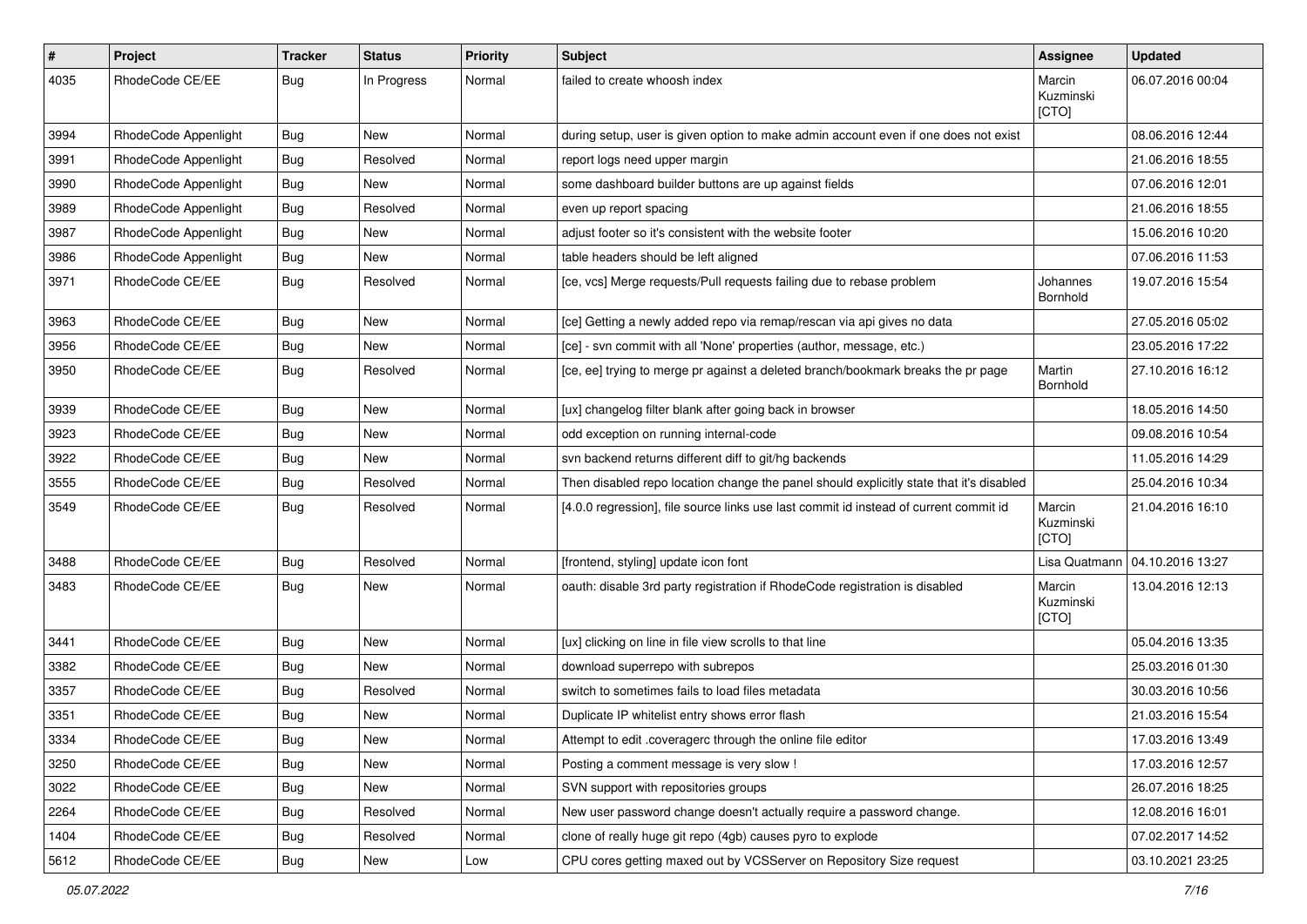| $\vert$ # | Project              | <b>Tracker</b> | <b>Status</b> | Priority | Subject                                                                        | <b>Assignee</b>              | <b>Updated</b>   |
|-----------|----------------------|----------------|---------------|----------|--------------------------------------------------------------------------------|------------------------------|------------------|
| 5598      | Documentation        | Bug            | New           | Low      | Typo in force delete command                                                   |                              | 19.03.2020 20:10 |
| 5575      | RhodeCode CE/EE      | Bug            | Resolved      | Low      | Filtering username containing '-' does not work in Admin audit log panel       |                              | 20.01.2020 10:04 |
| 5558      | RhodeCode CE/EE      | Bug            | Resolved      | Low      | Commit compare window covers text                                              |                              | 08.07.2019 18:12 |
| 5522      | RhodeCode CE/EE      | Bug            | Resolved      | Low      | vcsserver fails when url contains extra "/"                                    |                              | 28.02.2019 13:52 |
| 5460      | RhodeCode CE/EE      | <b>Bug</b>     | <b>New</b>    | Low      | Repo creation stuck when remote clone returns partial http code 500            |                              | 06.07.2018 19:14 |
| 5439      | Documentation        | Bug            | New           | Low      | JIRA Integration description: Wrong sample link                                |                              | 14.02.2018 14:25 |
| 5342      | RhodeCode Appenlight | Bug            | <b>New</b>    | Low      | Broken link [Applications Modify application]                                  |                              | 21.06.2017 21:21 |
| 4155      | RhodeCode CE/EE      | Bug            | Resolved      | Low      | Date of Last Change is not displayed correctly                                 | Marcin<br>Kuzminski<br>[CTO] | 21.01.2020 02:20 |
| 4154      | RhodeCode CE/EE      | Bug            | New           | Low      | [ce, ee] user register via github captcha                                      |                              | 05.08.2016 22:51 |
| 4040      | RhodeCode CE/EE      | Bug            | New           | Low      | [ce, ee] logout when logged out causes 403 Cross-site request forgery detected |                              | 23.06.2016 13:40 |
| 3615      | RhodeCode CE/EE      | Bug            | <b>New</b>    | Low      | (OperationalError) too many SQL variables on admin journal page                |                              | 06.05.2016 11:45 |
| 5552      | RhodeCode CE/EE      | Feature        | New           | High     | PR dependency across repos                                                     |                              | 22.06.2019 01:15 |
| 5289      | RhodeCode CE/EE      | Feature        | <b>New</b>    | High     | Ability to Upload/Replace a file using the UI                                  |                              | 22.09.2017 10:29 |
| 4213      | RhodeCode CE/EE      | Feature        | New           | High     | Embed PostgreSQL database                                                      | Marcin<br>Kuzminski<br>[CTO] | 03.09.2016 23:45 |
| 317       | Documentation        | Feature        | New           | High     | Styling                                                                        | <b>Brian Butler</b>          | 07.07.2016 10:10 |
| 5653      | RhodeCode CE/EE      | Feature        | New           | Normal   | Extend SSH clone to support cloning by repo id.                                | Marcin<br>Kuzminski<br>[CTO] | 17.02.2021 12:58 |
| 5642      | RhodeCode CE/EE      | Feature        | Resolved      | Normal   | pull request version column in commit list                                     |                              | 30.04.2021 08:53 |
| 5641      | RhodeCode CE/EE      | Feature        | <b>New</b>    | Normal   | "Add draft" / (x) button usability                                             |                              | 30.11.2020 20:53 |
| 5638      | RhodeCode CE/EE      | Feature        | New           | Normal   | Add "Copy full url path" button                                                |                              | 05.02.2021 20:23 |
| 5637      | RhodeCode CE/EE      | Feature        | <b>New</b>    | Normal   | Clone URL templates - add per repository/namespace                             |                              | 29.10.2020 09:38 |
| 5635      | RhodeCode CE/EE      | Feature        | Resolved      | Normal   | Remember column sorted by of the "Pull Requests You Participate In" table      |                              | 30.11.2020 22:30 |
| 5631      | RhodeCode CE/EE      | Feature        | New           | Normal   | Change target of PR                                                            |                              | 31.07.2020 17:05 |
| 5617      | RhodeCode CE/EE      | Feature        | <b>New</b>    | Normal   | Allow PRs to non-head bookmarks                                                |                              | 20.05.2020 12:25 |
| 5615      | RhodeCode CE/EE      | Feature        | Resolved      | Normal   | Misleading message in PR diff view "File was deleted in this version"          | Daniel D                     | 23.04.2020 17:40 |
| 5614      | RhodeCode CE/EE      | Feature        | Resolved      | Normal   | Show context function name in hg diffs                                         |                              | 23.04.2020 13:43 |
| 5611      | RhodeCode CE/EE      | Feature        | Resolved      | Normal   | Add information "is the pull request up to date?" in the PR page               |                              | 03.10.2021 23:24 |
| 5603      | RhodeCode CE/EE      | Feature        | Resolved      | Normal   | Code search - highlight matching search terms                                  |                              | 30.03.2020 11:16 |
| 5602      | RhodeCode CE/EE      | Feature        | Resolved      | Normal   | Copy full path only copies partial                                             | Daniel D                     | 30.03.2020 16:04 |
| 5601      | RhodeCode CE/EE      | Feature        | Resolved      | Normal   | Default navigation should be by branch name not commit id                      |                              | 04.06.2020 23:51 |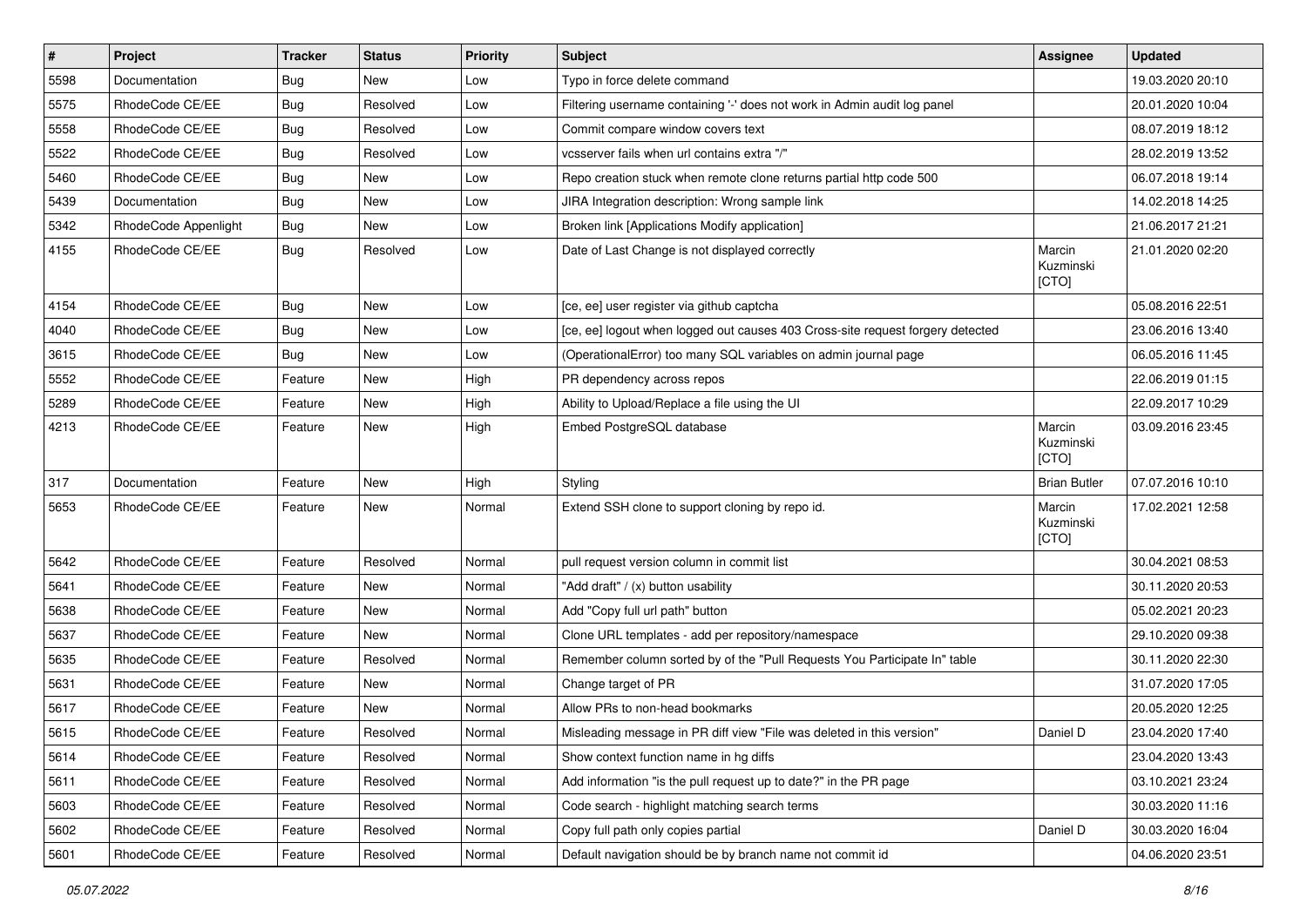| $\vert$ # | Project           | <b>Tracker</b> | <b>Status</b> | Priority | Subject                                                                                         | <b>Assignee</b>              | <b>Updated</b>   |
|-----------|-------------------|----------------|---------------|----------|-------------------------------------------------------------------------------------------------|------------------------------|------------------|
| 5600      | RhodeCode CE/EE   | Feature        | New           | Normal   | Change default repository landing page                                                          |                              | 27.01.2021 01:04 |
| 5595      | RhodeCode CE/EE   | Feature        | <b>New</b>    | Normal   | Group code review mail notification                                                             |                              | 03.03.2020 10:17 |
| 5586      | RhodeCode CE/EE   | Feature        | New           | Normal   | @mention should be a link                                                                       |                              | 29.01.2020 11:46 |
| 5585      | RhodeCode CE/EE   | Feature        | Resolved      | Normal   | Minimize downtime on rccontrol upgrade                                                          |                              | 27.03.2020 09:45 |
| 5584      | RhodeCode CE/EE   | Feature        | New           | Normal   | "update pull request link" message on vcs client                                                |                              | 23.01.2020 10:32 |
| 5583      | RhodeCode CE/EE   | Feature        | Resolved      | Normal   | rcextensions hook for pull request comment                                                      |                              | 23.04.2020 13:42 |
| 5582      | RhodeCode Control | Feature        | New           | Normal   | Add the version number of a PR in the HTTP API                                                  |                              | 15.01.2020 10:45 |
| 5581      | RhodeCode CE/EE   | Feature        | Resolved      | Normal   | expose `send_email` option in the HTTP API, for `comment_commit` and<br>`comment_pull_request`  | Daniel D                     | 29.01.2020 11:46 |
| 5574      | RhodeCode CE/EE   | Feature        | Resolved      | Normal   | hg: Information for external hooks                                                              |                              | 30.07.2020 15:40 |
| 5548      | RhodeCode CE/EE   | Feature        | New           | Normal   | Initial Search API                                                                              | Peter Colledge               | 07.07.2019 22:21 |
| 5543      | RhodeCode CE/EE   | Feature        | New           | Normal   | Repo API should have equivalent get_repo_audit_logs() to User API call<br>get_user_audit_logs() |                              | 26.02.2019 12:22 |
| 5534      | RhodeCode Control | Feature        | <b>New</b>    | Normal   | extract/preload subcommand                                                                      |                              | 14.02.2019 14:45 |
| 5533      | RhodeCode Control | Feature        | In Progress   | Normal   | Support busybox tar                                                                             |                              | 09.02.2019 22:09 |
| 5520      | RhodeCode CE/EE   | Feature        | Resolved      | Normal   | Show the head commits shas when the merge is prevented due to multiple heads                    |                              | 28.02.2019 13:52 |
| 5511      | RhodeCode CE/EE   | Feature        | New           | Normal   | New feature to synchronize the fork with the remote repo from the summary page                  |                              | 13.11.2018 01:23 |
| 5504      | RhodeCode CE/EE   | Feature        | New           | Normal   | Buttons to copy commit hash and to expand the commit message in the repo<br>summary view        |                              | 26.10.2018 00:59 |
| 5469      | RhodeCode CE/EE   | Feature        | Resolved      | Normal   | elastisearch > 2.x not supported?                                                               |                              | 21.01.2020 02:19 |
| 5396      | RhodeCode CE/EE   | Feature        | Resolved      | Normal   | Merge state with shadow repo should be created during pull request                              |                              | 12.10.2017 21:57 |
| 5382      | RhodeCode CE/EE   | Feature        | New           | Normal   | Support for repository aliases                                                                  | Marcin<br>Kuzminski<br>[CTO] | 04.09.2017 15:17 |
| 5368      | RhodeCode CE/EE   | Feature        | Resolved      | Normal   | Mercurial: Close branch before merging it                                                       | Mathieu Cantin               | 21.01.2020 02:11 |
| 5321      | RhodeCode CE/EE   | Feature        | Resolved      | Normal   | Audit logs                                                                                      |                              | 21.06.2017 12:49 |
| 5316      | RhodeCode CE/EE   | Feature        | In Progress   | Normal   | UI should provide checkout URL for a SVN path                                                   |                              | 06.11.2017 21:59 |
| 5278      | RhodeCode CE/EE   | Feature        | New           | Normal   | Require support for git repositories of the form git://                                         |                              | 13.04.2017 15:20 |
| 5273      | RhodeCode CE/EE   | Feature        | New           | Normal   | Comment status                                                                                  |                              | 07.04.2017 13:10 |
| 5272      | RhodeCode CE/EE   | Feature        | Resolved      | Normal   | Pull Request checklist                                                                          |                              | 21.01.2020 02:09 |
| 5271      | RhodeCode CE/EE   | Feature        | New           | Normal   | Private comments                                                                                |                              | 07.04.2017 12:01 |
| 5256      | RhodeCode CE/EE   | Feature        | New           | Normal   | Last repository access time.                                                                    |                              | 23.03.2017 16:34 |
| 5187      | RhodeCode CE/EE   | Feature        | Resolved      | Normal   | changelog dynamic loading of commits                                                            |                              | 12.06.2018 12:31 |
| 4301      | RhodeCode CE/EE   | Feature        | New           | Normal   | [API] toggle force_password_reset in api for Idap users                                         |                              | 28.10.2016 15:43 |
| 4272      | RhodeCode CE/EE   | Feature        | New           | Normal   | Better SPAM protection                                                                          |                              | 12.10.2016 11:14 |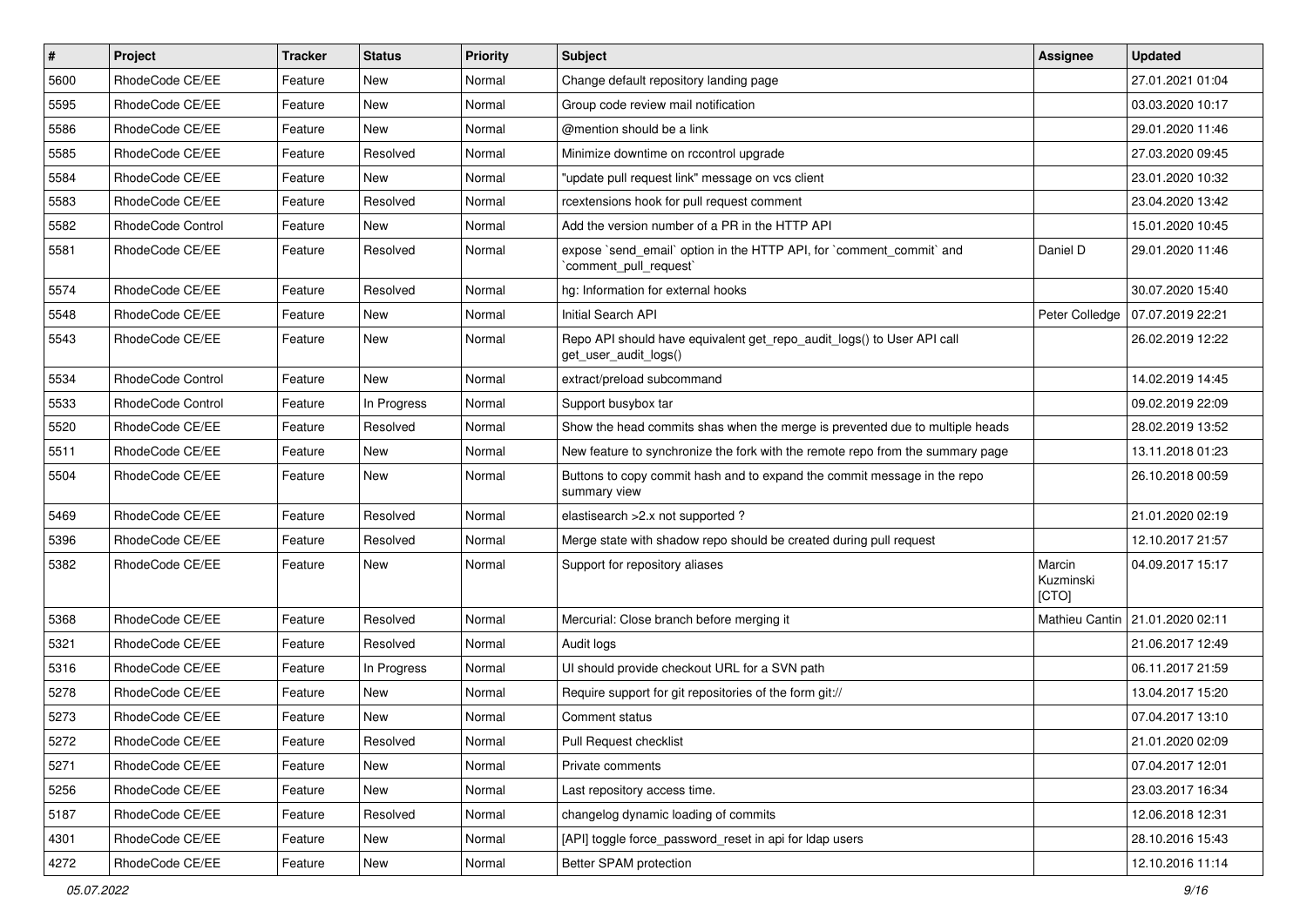| $\vert$ # | Project              | Tracker | <b>Status</b> | <b>Priority</b> | <b>Subject</b>                                                           | <b>Assignee</b>                     | <b>Updated</b>   |
|-----------|----------------------|---------|---------------|-----------------|--------------------------------------------------------------------------|-------------------------------------|------------------|
| 4267      | RhodeCode CE/EE      | Feature | Resolved      | Normal          | [ce, ee] jira tracker integration wildcard project key support           | Daniel D                            | 10.10.2016 20:13 |
| 4232      | RhodeCode CE/EE      | Feature | New           | Normal          | [ce, ee, pr, compare] redo diffs, support side by side diffs, html diffs | Daniel D                            | 25.10.2016 15:40 |
| 4226      | RhodeCode CE/EE      | Feature | New           | Normal          | [settings, system info] add VCS and Channelstream status to System Info  |                                     | 14.09.2016 16:45 |
| 4225      | RhodeCode CE/EE      | Feature | Resolved      | Normal          | [ce, ee] repo group integrations cascade to child repo groups            | Daniel D                            | 14.09.2016 11:12 |
| 4222      | RhodeCode CE/EE      | Feature | <b>New</b>    | Normal          | Configurable detection of READMEs                                        |                                     | 09.09.2016 10:05 |
| 4219      | RhodeCode CE/EE      | Feature | Resolved      | Normal          | [ce, ee] Add mandatory reviewers for pull requests                       | Marcin<br>Kuzminski<br>[CTO]        | 20.06.2017 15:23 |
| 4211      | RhodeCode CE/EE      | Feature | Resolved      | Normal          | [ce, ee] increase webhook flexibility                                    | Marcin<br>Kuzminski<br><b>[CTO]</b> | 20.06.2022 10:55 |
| 4207      | RhodeCode CE/EE      | Feature | Resolved      | Normal          | Support for obsolescence markers in changelog UI                         |                                     | 19.05.2017 16:14 |
| 4193      | RhodeCode CE/EE      | Feature | In Progress   | Normal          | Improve Filter Functionality in the Change Log                           | Marcin<br>Kuzminski<br><b>[CTO]</b> | 22.09.2017 10:25 |
| 4192      | RhodeCode CE/EE      | Feature | Resolved      | Normal          | [ce, ee] slack/hipchat integrations group commits by branch pushed       |                                     | 09.09.2016 19:01 |
| 4191      | RhodeCode CE/EE      | Feature | <b>New</b>    | Normal          | Add custom Image logo option to header                                   |                                     | 22.08.2016 14:49 |
| 4183      | RhodeCode CE/EE      | Feature | Resolved      | Normal          | Different roles for PR reviewers                                         | Daniel D                            | 12.10.2020 23:13 |
| 4182      | RhodeCode CE/EE      | Feature | <b>New</b>    | Normal          | add direct link from notification to corresponding PR                    |                                     | 19.08.2016 12:35 |
| 4175      | RhodeCode CE/EE      | Feature | Resolved      | Normal          | [ce, ee] repo group integrations                                         | Daniel D                            | 16.08.2016 20:00 |
| 4157      | RhodeCode CE/EE      | Feature | <b>New</b>    | Normal          | [integrations] Integrate with industry standard SW development tools     | Daniel D                            | 08.08.2016 12:55 |
| 4144      | RhodeCode CE/EE      | Feature | <b>New</b>    | Normal          | [ux] improve enable/disable of notifications                             |                                     | 02.08.2016 17:19 |
| 4074      | RhodeCode CE/EE      | Feature | <b>New</b>    | Normal          | Edit review comment                                                      | <b>Bartłomiej</b><br>Wołyńczyk      | 17.04.2018 21:51 |
| 4071      | RhodeCode Appenlight | Feature | <b>New</b>    | Normal          | Allow for easy out-out of assigned permissions                           |                                     | 05.07.2016 10:14 |
| 4064      | RhodeCode Appenlight | Feature | <b>New</b>    | Normal          | Create a multiple action feature for Reports and Logs lists              |                                     | 30.06.2016 15:18 |
| 4063      | RhodeCode Appenlight | Feature | New           | Normal          | add option to specify custom value in dashboard select                   |                                     | 30.06.2016 15:17 |
| 4062      | RhodeCode Appenlight | Feature | New           | Normal          | A way to see browser breakdown for an error                              |                                     | 30.06.2016 15:16 |
| 4061      | RhodeCode Appenlight | Feature | New           | Normal          | Timezone for applications                                                |                                     | 30.06.2016 15:16 |
| 4060      | RhodeCode Appenlight | Feature | New           | Normal          | Replayable requests                                                      |                                     | 30.06.2016 15:15 |
| 4059      | RhodeCode Appenlight | Feature | <b>New</b>    | Normal          | Server Monitoring                                                        |                                     | 30.06.2016 15:15 |
| 4057      | RhodeCode Appenlight | Feature | <b>New</b>    | Normal          | Negation option for search filter                                        |                                     | 30.06.2016 15:12 |
| 4056      | RhodeCode Appenlight | Feature | <b>New</b>    | Normal          | Optionally allow to filter graphs per machine in dashboard               |                                     | 30.06.2016 15:12 |
| 4044      | RhodeCode CE/EE      | Feature | Resolved      | Normal          | Branch permissions                                                       |                                     | 30.08.2018 09:48 |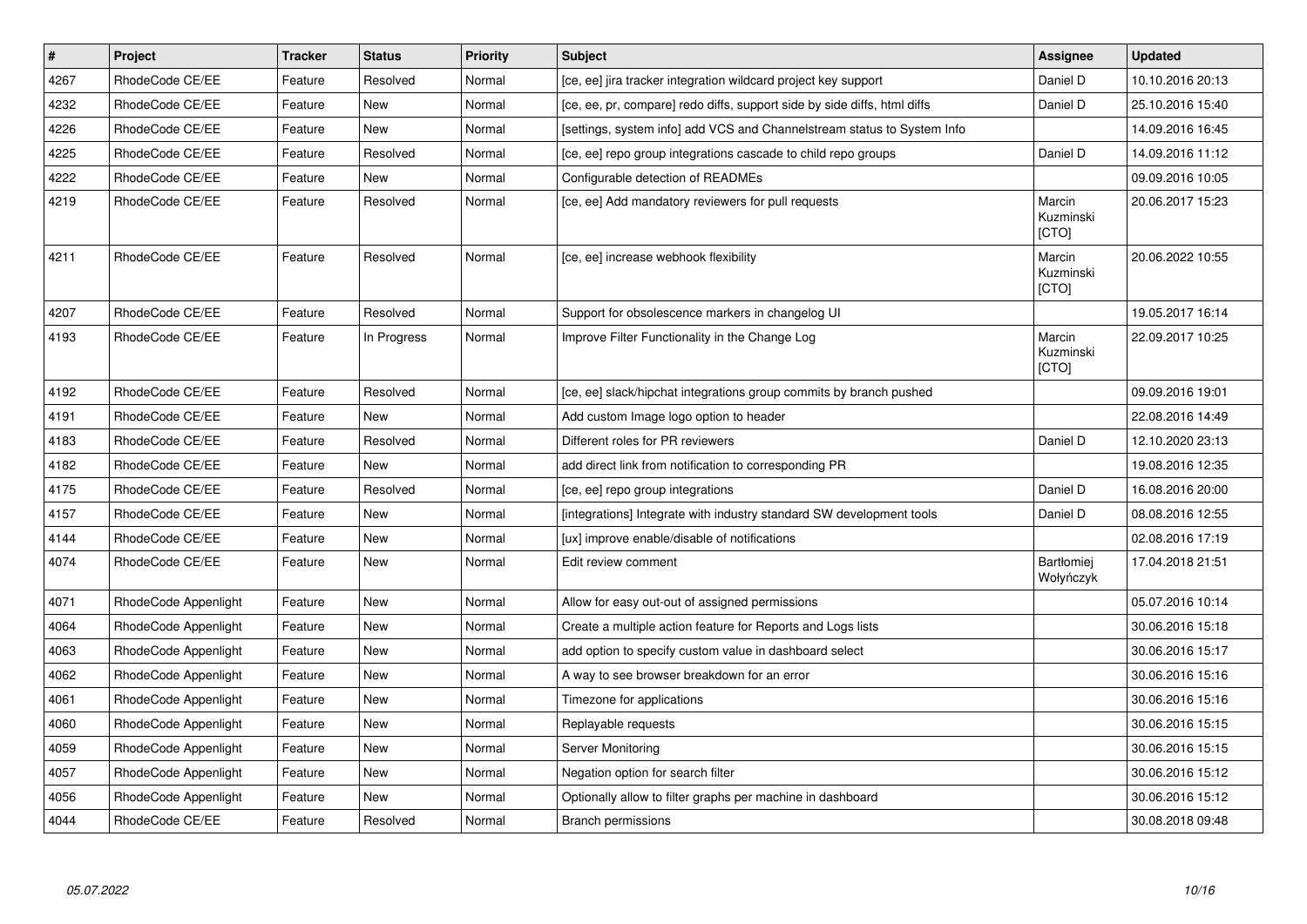| $\pmb{\#}$ | Project              | <b>Tracker</b> | <b>Status</b> | <b>Priority</b> | <b>Subject</b>                                                            | <b>Assignee</b>              | <b>Updated</b>   |
|------------|----------------------|----------------|---------------|-----------------|---------------------------------------------------------------------------|------------------------------|------------------|
| 4000       | RhodeCode CE/EE      | Feature        | New           | Normal          | Make compare more functional                                              | Marcin<br>Kuzminski<br>[CTO] | 18.11.2017 19:11 |
| 3999       | RhodeCode CE/EE      | Feature        | Resolved      | Normal          | Add `send account information` to user creation page                      |                              | 28.06.2016 15:22 |
| 3981       | RhodeCode CE/EE      | Feature        | Resolved      | Normal          | Add cloud hosting like Gitlab, GitHub                                     |                              | 02.03.2020 09:14 |
| 3980       | RhodeCode CE/EE      | Feature        | <b>New</b>    | Normal          | Add CI engine                                                             |                              | 05.06.2016 21:32 |
| 3979       | RhodeCode CE/EE      | Feature        | New           | Normal          | Add kanban board                                                          |                              | 05.06.2016 21:20 |
| 3978       | RhodeCode CE/EE      | Feature        | New           | Normal          | Add bug tracker                                                           |                              | 05.06.2016 21:20 |
| 3977       | RhodeCode CE/EE      | Feature        | New           | Normal          | Wiki                                                                      |                              | 05.06.2016 21:11 |
| 3486       | RhodeCode CE/EE      | Feature        | <b>New</b>    | Normal          | expose origin of permission in perm dict for users                        |                              | 06.06.2016 10:54 |
| 3472       | RhodeCode CE/EE      | Feature        | New           | Normal          | Expose unified hooks that can be used in SSH backend                      |                              | 14.04.2016 17:54 |
| 3460       | RhodeCode CE/EE      | Feature        | <b>New</b>    | Normal          | [ux, frontend] hide "show more" button when there is nothing more to show |                              | 11.04.2016 13:37 |
| 3455       | RhodeCode CE/EE      | Feature        | New           | Normal          | [ux] commit message search should render entire commit message            |                              | 07.04.2016 17:50 |
| 3440       | RhodeCode CE/EE      | Feature        | New           | Normal          | [design, ux] mock-up user interface for adding a branch/bookmark          |                              | 05.04.2016 09:21 |
| 3373       | RhodeCode CE/EE      | Feature        | New           | Normal          | Allow to create Bookmarks and Branches from UI                            |                              | 05.04.2016 09:21 |
| 2882       | RhodeCode CE/EE      | Feature        | <b>New</b>    | Normal          | Bulk comment submit                                                       |                              | 17.03.2016 17:50 |
| 2817       | RhodeCode CE/EE      | Feature        | Resolved      | Normal          | Make largefiles downloadable from the interface                           |                              | 27.03.2017 14:04 |
| 2539       | RhodeCode CE/EE      | Feature        | Feedback      | Normal          | Recursive deletion of resources                                           |                              | 20.04.2016 08:52 |
| 1457       | RhodeCode CE/EE      | Feature        | New           | Normal          | add allow permissions inheritance on repo groups                          |                              | 22.09.2017 10:27 |
| 1131       | RhodeCode CE/EE      | Feature        | Resolved      | Normal          | Implement default reviewers for code review                               | Daniel D                     | 21.09.2016 18:28 |
| 1055       | RhodeCode CE/EE      | Feature        | Resolved      | Normal          | [pr, vcs] Expose the shadow repository of a pull request                  | Martin<br>Bornhold           | 26.10.2016 10:33 |
| 687        | Documentation        | Feature        | New           | Normal          | [Integraton ]- Elastic search integration                                 | <b>Brian Butler</b>          | 01.07.2016 14:15 |
| 659        | Documentation        | Feature        | New           | Normal          | Peer to Peer Failover                                                     | <b>Brian Butler</b>          | 01.07.2016 14:15 |
| 148        | RhodeCode CE/EE      | Feature        | New           | Normal          | [comments] Add per file and multiline comments in a changeset             |                              | 25.05.2016 10:20 |
| 5643       | RhodeCode CE/EE      | Feature        | Resolved      | Low             | jump to bottom of review                                                  |                              | 30.04.2021 08:53 |
| 5613       | RhodeCode CE/EE      | Feature        | <b>New</b>    | Low             | Feature Request: Issue tracker link in new tab/window                     |                              | 03.10.2021 23:25 |
| 5536       | RhodeCode CE/EE      | Feature        | Resolved      | Low             | Ability to disable server-side SSH key generation                         |                              | 28.02.2019 13:52 |
| 5442       | RhodeCode CE/EE      | Feature        | Resolved      | Low             | Preview of Jupyter notebooks                                              | Marcin<br>Kuzminski<br>[CTO] | 16.01.2019 16:33 |
| 5441       | RhodeCode CE/EE      | Feature        | New           | Low             | Some files not parsed as XML files                                        | Marcin<br>Kuzminski<br>[CTO] | 12.06.2018 12:23 |
| 4220       | RhodeCode Appenlight | Feature        | New           | Low             | Search params allow sorting of result.                                    |                              | 06.09.2016 16:33 |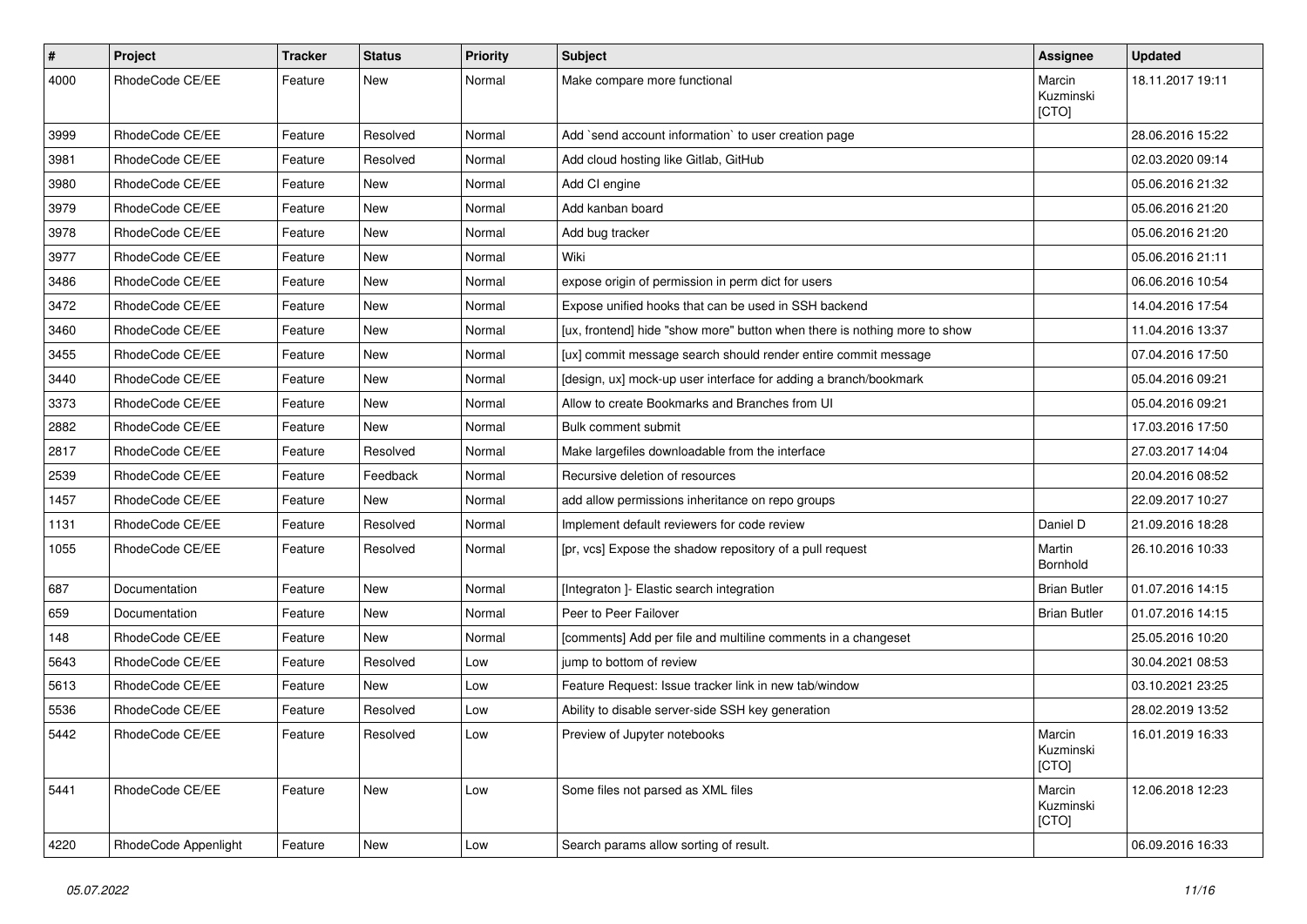| $\sharp$ | Project              | Tracker | <b>Status</b> | <b>Priority</b> | <b>Subject</b>                                                                                                                    | <b>Assignee</b>    | <b>Updated</b>   |
|----------|----------------------|---------|---------------|-----------------|-----------------------------------------------------------------------------------------------------------------------------------|--------------------|------------------|
| 4017     | RhodeCode Appenlight | Feature | New           | Low             | application logos need help                                                                                                       |                    | 14.06.2016 11:52 |
| 5491     | RhodeCode CE/EE      | Support | <b>New</b>    | Urgent          | Upgrade RhodeCode Community + VCSSERVER from 4.10.4 to 4.12.4, pull request<br>stop working with reviewers                        |                    | 30.08.2018 09:47 |
| 5639     | RhodeCode CE/EE      | Support | New           | High            | 500 Internal Server Error   The server has either erred  after importing Database<br>from backup                                  |                    | 22.11.2020 09:15 |
| 5516     | RhodeCode CE/EE      | Support | Resolved      | High            | Cannot log into RhodeCode                                                                                                         | Thierry<br>Wynsdau | 28.05.2020 20:28 |
| 4677     | RhodeCode CE/EE      | Support | Resolved      | High            | API get_repo_refs not working?                                                                                                    |                    | 19.12.2016 11:46 |
| 4243     | RhodeCode CE/EE      | Support | Resolved      | High            | Gist visibility update?                                                                                                           | Martin<br>Bornhold | 27.09.2016 06:40 |
| 3364     | RhodeCode CE/EE      | Support | New           | High            | Allow Specifying the Commit Message for Pull Request Merges                                                                       |                    | 17.04.2018 21:51 |
| 5677     | RhodeCode CE/EE      | Support | New           | Normal          | PR cross merge                                                                                                                    |                    | 28.01.2022 16:59 |
| 5618     | RhodeCode CE/EE      | Support | New           | Normal          | Getting HTTP 502 Bad Gateway when trying to push (or clone) on a slow network                                                     |                    | 27.05.2020 21:56 |
| 5609     | RhodeCode CE/EE      | Support | Resolved      | Normal          | Change git diff algorithm                                                                                                         |                    | 31.03.2020 22:08 |
| 5593     | RhodeCode CE/EE      | Support | New           | Normal          | <b>SSH</b> connections                                                                                                            |                    | 17.02.2020 16:18 |
| 5591     | Documentation        | Support | <b>New</b>    | Normal          | documentation typo                                                                                                                |                    | 04.02.2020 19:43 |
| 5554     | RhodeCode CE/EE      | Support | Resolved      | Normal          | How to increase number of commits shown in pagination on dashboard and<br>changelog                                               |                    | 21.01.2020 02:08 |
| 5546     | RhodeCode CE/EE      | Support | Resolved      | Normal          | experiments with mercurial 4.9                                                                                                    |                    | 26.03.2019 09:23 |
| 5544     | RhodeCode CE/EE      | Support | Resolved      | Normal          | Use of authentication token with LDAP account results in account lockout when max<br>bad password attempts are configured in LDAP |                    | 27.02.2019 10:09 |
| 5541     | RhodeCode CE/EE      | Support | New           | Normal          | <b>SVN Settings: Repository Patterns</b>                                                                                          |                    | 16.12.2019 15:35 |
| 5529     | Documentation        | Support | New           | Normal          | Documentation does not detail watched repositories                                                                                |                    | 07.02.2019 00:16 |
| 5527     | RhodeCode CE/EE      | Support | New           | Normal          | API: expose human readable failure reason                                                                                         |                    | 30.01.2019 17:43 |
| 5503     | RhodeCode CE/EE      | Support | New           | Normal          | failed to upgrade to 4.13.3                                                                                                       |                    | 06.11.2018 18:28 |
| 5499     | RhodeCode CE/EE      | Support | <b>New</b>    | Normal          | ERROR [celery.worker.consumer.consumer] consumer: Cannot connect                                                                  |                    | 11.09.2018 08:39 |
| 5497     | RhodeCode CE/EE      | Support | New           | Normal          | hg push hangs                                                                                                                     |                    | 30.08.2018 22:15 |
| 5496     | RhodeCode CE/EE      | Support | New           | Normal          | database migration 4.11.6 mysql to 4.12.4 postgres                                                                                |                    | 27.08.2018 21:17 |
| 5495     | RhodeCode CE/EE      | Support | New           | Normal          | Idap to crowd users_groups sync source                                                                                            |                    | 10.09.2018 22:09 |
| 5484     | RhodeCode CE/EE      | Support | New           | Normal          | Setting up ssh, remote hg not found                                                                                               |                    | 06.07.2018 23:41 |
| 5468     | RhodeCode CE/EE      | Support | New           | Normal          | Check logic for updating last commit for repository groups                                                                        |                    | 30.08.2018 09:47 |
| 5423     | Documentation        | Support | Resolved      | Normal          | API-Documentation for Method "create_repo_group" faulty                                                                           |                    | 22.01.2018 16:23 |
| 5395     | RhodeCode CE/EE      | Support | Resolved      | Normal          | Svn protocols and performance                                                                                                     |                    | 04.04.2019 18:08 |
| 5394     | RhodeCode CE/EE      | Support | New           | Normal          | SVN to Git / Mercurial Migration                                                                                                  |                    | 03.10.2017 09:29 |
| 5375     | RhodeCode CE/EE      | Support | Resolved      | Normal          | How do I configure "Go to" to just search repository names?                                                                       |                    | 16.08.2017 18:00 |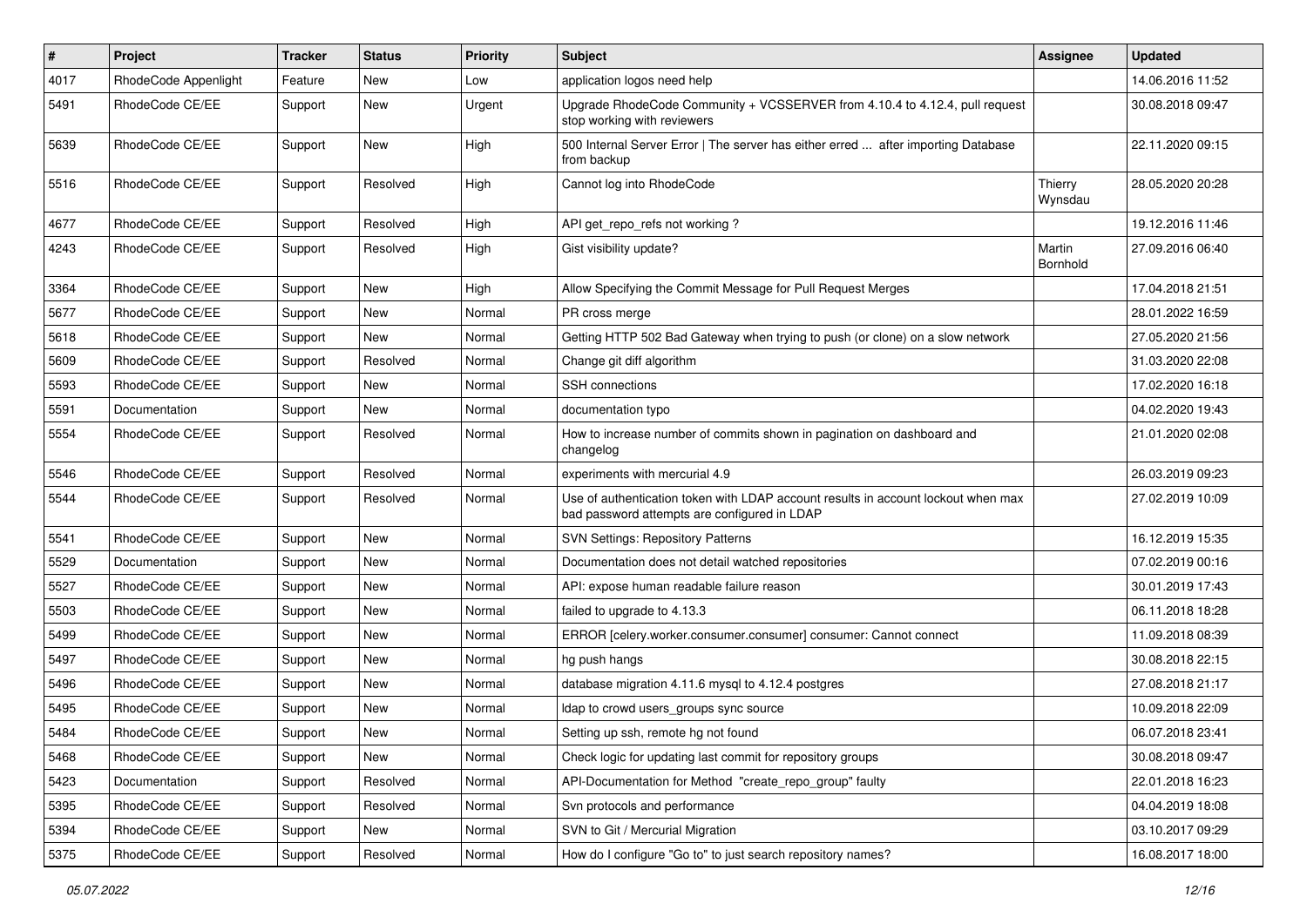| $\sharp$ | Project         | <b>Tracker</b> | <b>Status</b> | <b>Priority</b> | <b>Subject</b>                                                                            | <b>Assignee</b>              | <b>Updated</b>   |
|----------|-----------------|----------------|---------------|-----------------|-------------------------------------------------------------------------------------------|------------------------------|------------------|
| 5269     | RhodeCode CE/EE | Support        | New           | Normal          | Upgrade from RC EE 3.7.1 to RC EE 4.x                                                     |                              | 29.06.2017 19:36 |
| 5255     | RhodeCode CE/EE | Support        | New           | Normal          | I can't access issues created by me from mail                                             |                              | 04.04.2017 11:28 |
| 5237     | Documentation   | Support        | New           | Normal          | documentation for DR                                                                      |                              | 06.03.2017 23:34 |
| 4303     | RhodeCode CE/EE | Support        | <b>New</b>    | Normal          | rhodecode instance                                                                        |                              | 08.11.2016 16:32 |
| 4269     | RhodeCode CE/EE | Support        | Resolved      | Normal          | Allow flash messages to be permanently surpressed                                         | <b>Marcin Lulek</b>          | 14.10.2016 12:46 |
| 4252     | RhodeCode CE/EE | Support        | <b>New</b>    | Normal          | Backup & Recovery                                                                         |                              | 07.10.2016 19:47 |
| 4244     | RhodeCode CE/EE | Support        | Resolved      | Normal          | mod dav svn template error when using auth realm with spaces in it                        | Martin<br>Bornhold           | 28.09.2016 12:07 |
| 4227     | RhodeCode CE/EE | Support        | Resolved      | Normal          | VBScript files detected as text/plain - no syntax highlighting                            |                              | 14.09.2016 22:38 |
| 4081     | RhodeCode CE/EE | Support        | Resolved      | Normal          | Receiving server 500 error when trying to clone repo from windows client using<br>eclipse |                              | 12.07.2016 14:30 |
| 3967     | RhodeCode CE/EE | Support        | In Progress   | Normal          | Server 500 error                                                                          |                              | 11.08.2016 13:39 |
| 3332     | RhodeCode CE/EE | Support        | <b>New</b>    | Normal          | LDAP settings page: Add button "test connection"                                          |                              | 17.03.2016 10:23 |
| 5391     | RhodeCode CE/EE | Task           | Resolved      | High            | Secure Email change                                                                       |                              | 17.04.2018 21:50 |
| 4251     | RhodeCode CE/EE | Task           | Feedback      | High            | [customer] Pull request with subrepos                                                     | Martin<br>Bornhold           | 10.11.2016 17:52 |
| 4235     | RhodeCode CE/EE | Task           | Resolved      | High            | Support GIT LFS server                                                                    |                              | 23.03.2017 17:24 |
| 5537     | RhodeCode CE/EE | Task           | Resolved      | Normal          | Add owner to create_pull_request API                                                      |                              | 28.02.2019 13:52 |
| 5404     | RhodeCode CE/EE | Task           | <b>New</b>    | Normal          | Add an option to detach review rules when deleting an user                                |                              | 22.11.2017 11:23 |
| 5400     | RhodeCode CE/EE | Task           | New           | Normal          | User group - subgroup support                                                             |                              | 06.11.2017 22:00 |
| 5386     | RhodeCode CE/EE | Task           | Resolved      | Normal          | Increase security for Email Change                                                        | Marcin<br>Kuzminski<br>[CTO] | 17.02.2018 17:29 |
| 5343     | RhodeCode CE/EE | Task           | Resolved      | Normal          | SSH key management and SSH support                                                        |                              | 18.08.2017 23:50 |
| 5326     | RhodeCode CE/EE | Task           | Resolved      | Normal          | Public usergroup profile                                                                  | Bartłomiej<br>Wołyńczyk      | 22.02.2018 15:44 |
| 5270     | RhodeCode CE/EE | Task           | <b>New</b>    | Normal          | Comments updates                                                                          | Bartłomiej<br>Wołyńczyk      | 17.04.2018 21:51 |
| 5265     | RhodeCode CE/EE | Task           | Resolved      | Normal          | Enable phases support                                                                     |                              | 11.05.2017 11:10 |
| 5235     | RhodeCode CE/EE | Task           | Resolved      | Normal          | relative image support                                                                    |                              | 10.03.2017 23:37 |
| 5229     | RhodeCode CE/EE | Task           | Resolved      | Normal          | add support for https://clipboardjs.com/                                                  |                              | 21.01.2020 02:19 |
| 5225     | RhodeCode CE/EE | Task           | Resolved      | Normal          | add tag of author/contribitor to comments                                                 |                              | 11.05.2017 11:10 |
| 5221     | RhodeCode CE/EE | Task           | Resolved      | Normal          | Missing comment type in emails                                                            |                              | 19.02.2017 21:46 |
| 5203     | RhodeCode CE/EE | Task           | Resolved      | Normal          | optimise large repos speed                                                                |                              | 08.09.2017 16:10 |
| 5202     | RhodeCode CE/EE | Task           | Resolved      | Normal          | run git gc and git repack on GIT repos when we have a scheduler via celery in<br>pyramid  |                              | 04.12.2017 20:49 |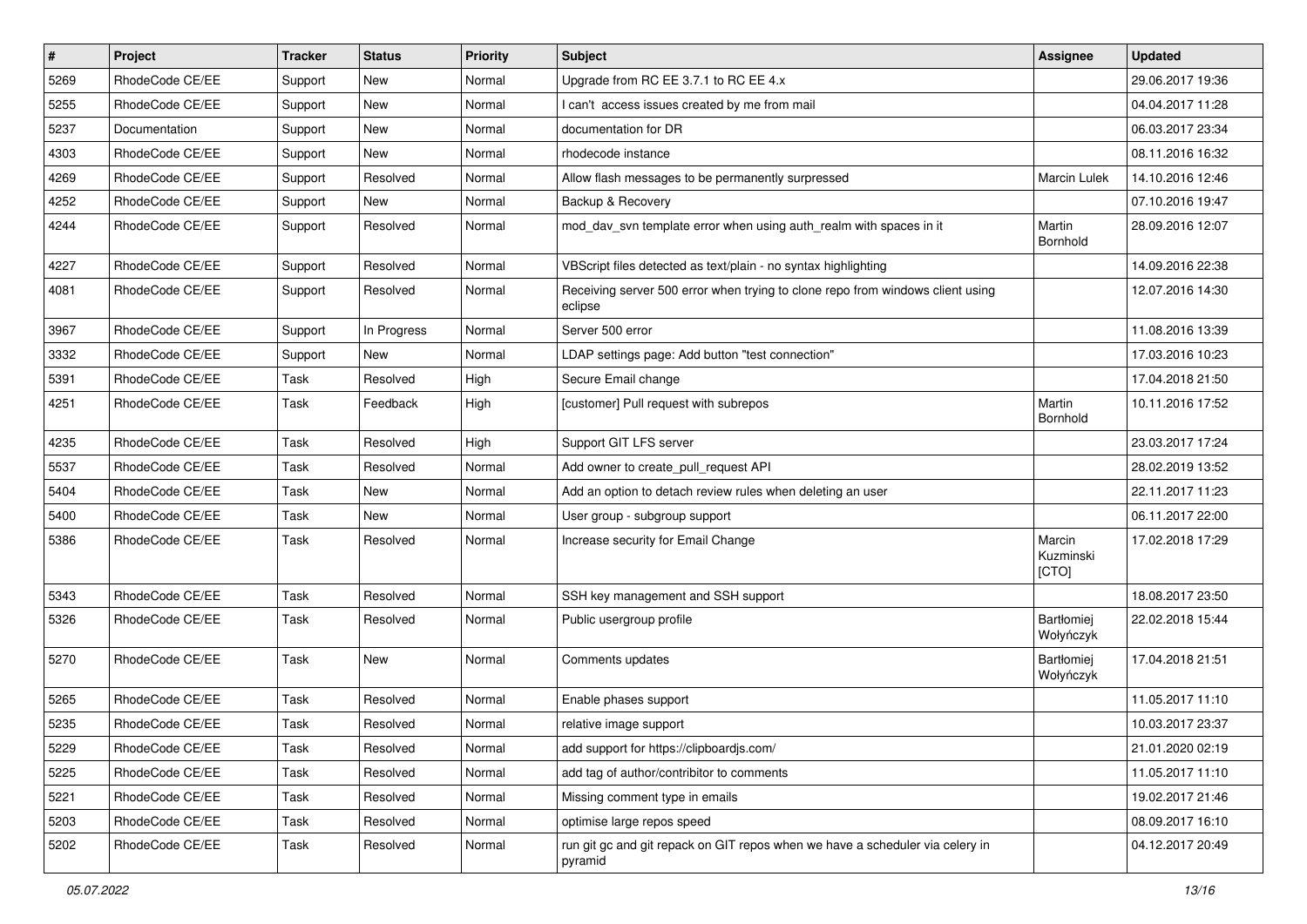| $\vert$ # | Project         | <b>Tracker</b> | <b>Status</b> | <b>Priority</b> | <b>Subject</b>                                                                                     | Assignee                     | <b>Updated</b>   |
|-----------|-----------------|----------------|---------------|-----------------|----------------------------------------------------------------------------------------------------|------------------------------|------------------|
| 5201      | RhodeCode CE/EE | Task           | Resolved      | Normal          | API: implement describe-methods                                                                    |                              | 13.02.2017 15:57 |
| 5200      | RhodeCode CE/EE | Task           | New           | Normal          | investigate search improvements                                                                    |                              | 16.12.2019 16:04 |
| 5198      | RhodeCode CE/EE | Task           | Resolved      | Normal          | remove pyro4 from enterprise                                                                       |                              | 07.02.2017 19:28 |
| 5184      | RhodeCode CE/EE | Task           | Resolved      | Normal          | bump pyramid to 1.7.X                                                                              |                              | 06.02.2017 21:50 |
| 5150      | RhodeCode CE/EE | Task           | Resolved      | Normal          | Password reset promts in my account should be hidden in accounts that are not of<br>type rhodecode | Marcin<br>Kuzminski<br>[CTO] | 02.01.2017 16:34 |
| 4678      | RhodeCode CE/EE | Task           | Resolved      | Normal          | Release 4.5.2                                                                                      |                              | 19.12.2016 17:32 |
| 4670      | RhodeCode CE/EE | Task           | Resolved      | Normal          | Release 4.5.1                                                                                      | Marcin<br>Kuzminski<br>[CTO] | 06.12.2016 21:13 |
| 4669      | RhodeCode CE/EE | Task           | <b>New</b>    | Normal          | disable pytest sugar on nix-build                                                                  |                              | 01.12.2016 12:52 |
| 4666      | RhodeCode CE/EE | Task           | Resolved      | Normal          | Bump git and mercurial to latest versions                                                          |                              | 02.12.2016 19:01 |
| 4312      | RhodeCode CE/EE | Task           | New           | Normal          | Storage location changes                                                                           |                              | 11.07.2017 13:31 |
| 4311      | RhodeCode CE/EE | Task           | Resolved      | Normal          | Diffs feedback                                                                                     | Daniel D                     | 26.11.2016 14:10 |
| 4305      | RhodeCode CE/EE | Task           | Resolved      | Normal          | Meta-tagging could be excluded from limit                                                          |                              | 09.11.2016 19:27 |
| 4299      | RhodeCode CE/EE | Task           | New           | Normal          | TEMPLATE repo groups                                                                               |                              | 22.09.2017 10:26 |
| 4297      | RhodeCode CE/EE | Task           | Resolved      | Normal          | redo the my-pull-requests page to use the datagrid                                                 | Marcin<br>Kuzminski<br>[CTO] | 01.11.2016 09:31 |
| 4290      | RhodeCode CE/EE | Task           | <b>New</b>    | Normal          | Allow to transplant the review status to merged commits                                            |                              | 17.04.2018 21:50 |
| 4288      | RhodeCode CE/EE | Task           | Resolved      | Normal          | [ce, ee] unify controllers that use diffs                                                          | Daniel D                     | 02.08.2017 11:41 |
| 4283      | RhodeCode CE/EE | Task           | Resolved      | Normal          | bump whoosh to 2.7.4 release                                                                       |                              | 13.12.2016 21:08 |
| 4282      | RhodeCode CE/EE | Task           | Resolved      | Normal          | Add inode limit together with disk usage                                                           | Marcin<br>Kuzminski<br>[CTO] | 19.10.2016 12:18 |
| 4281      | RhodeCode CE/EE | <b>Task</b>    | Resolved      | Normal          | Fix docs on To `increase database performance`                                                     | Marcin<br>Kuzminski<br>[CTO] | 18.10.2016 16:39 |
| 4246      | RhodeCode CE/EE | <b>Task</b>    | <b>New</b>    | Normal          | [ce, ee, vcs, git] add tests for annotated git tags                                                | Daniel D                     | 13.02.2018 18:03 |
| 4245      | RhodeCode CE/EE | Task           | Resolved      | Normal          | Convert control command to use http mode by default                                                | Marcin<br>Kuzminski<br>[CTO] | 14.10.2016 16:13 |
| 4238      | RhodeCode CE/EE | Task           | Resolved      | Normal          | default reviewers updates                                                                          | Daniel D                     | 06.10.2016 14:26 |
| 4237      | RhodeCode CE/EE | Task           | Resolved      | Normal          | Enable HTTP support                                                                                | Martin<br>Bornhold           | 12.10.2016 11:51 |
| 4234      | RhodeCode CE/EE | Task           | New           | Normal          | prepare and test RhodeCode VM image for AWS                                                        | Marcin Lulek                 | 11.07.2017 13:32 |
| 4216      | RhodeCode CE/EE | Task           | New           | Normal          | [ux, renderers] implement consistent rendering for text fields                                     |                              | 06.09.2016 11:46 |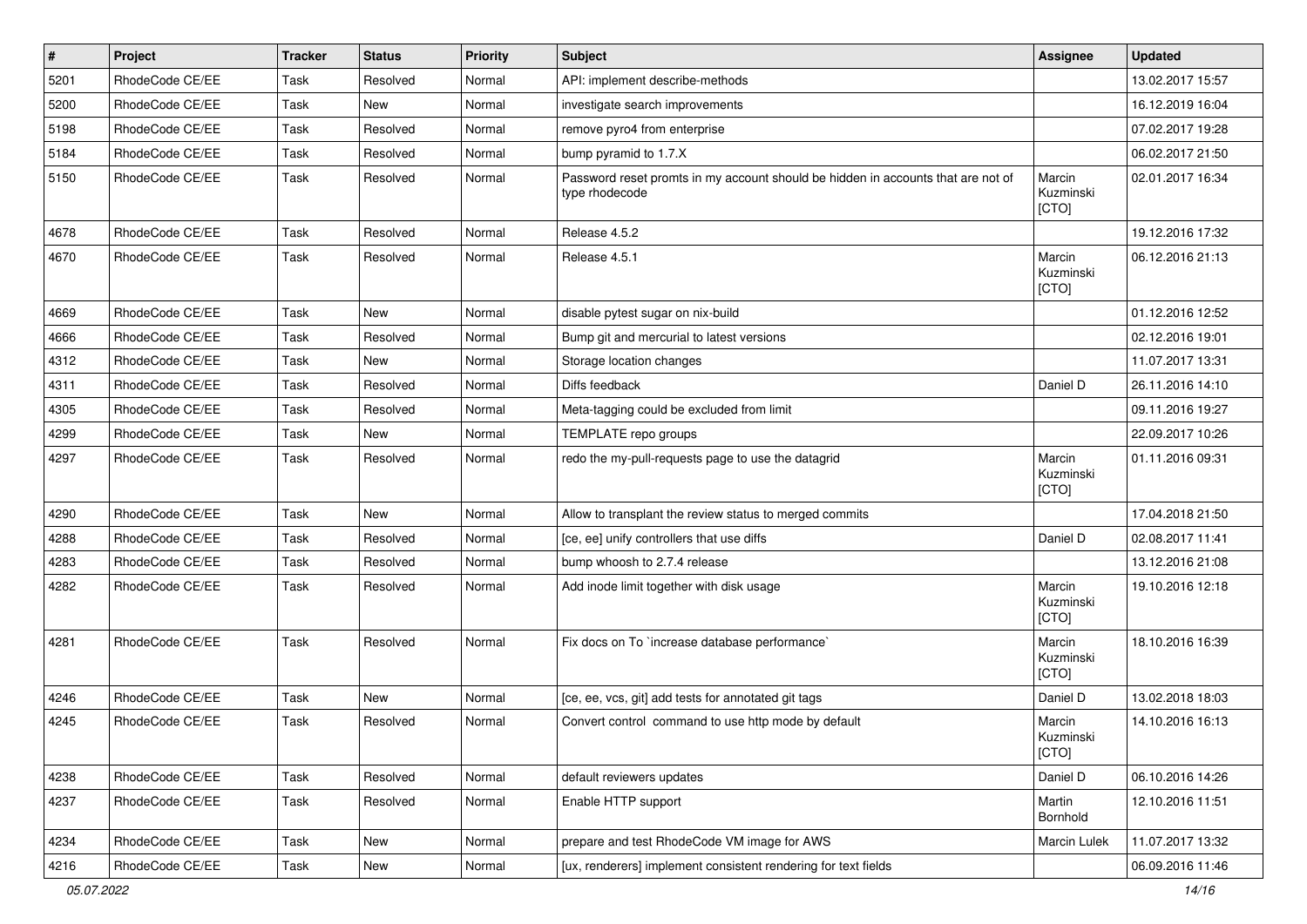| #    | Project              | <b>Tracker</b> | <b>Status</b> | <b>Priority</b> | <b>Subject</b>                                                                                        | <b>Assignee</b>              | <b>Updated</b>   |
|------|----------------------|----------------|---------------|-----------------|-------------------------------------------------------------------------------------------------------|------------------------------|------------------|
| 4203 | RhodeCode CE/EE      | Task           | Resolved      | Normal          | Get rid of syn.proxy.parent path root, and replace it with reading storage location<br>from Database  | Martin<br>Bornhold           | 22.09.2016 14:31 |
| 4202 | RhodeCode CE/EE      | Task           | Resolved      | Normal          | Polish the 503.html page                                                                              | Daniel D                     | 30.08.2016 23:54 |
| 4197 | RhodeCode CE/EE      | Task           | New           | Normal          | [ce, ee] get list of users with their permissions to a repository                                     | Daniel D                     | 22.09.2017 10:30 |
| 4194 | RhodeCode CE/EE      | Task           | Resolved      | Normal          | move svn http backend out of labs into a real VCS settings                                            | Lisa Quatmann                | 14.09.2016 23:16 |
| 4181 | RhodeCode CE/EE      | Task           | Resolved      | Normal          | Integrations: allow root repos only integrations                                                      | Daniel D                     | 31.08.2016 17:44 |
| 4180 | RhodeCode CE/EE      | Task           | Resolved      | Normal          | integrations: possible limit the updates sent                                                         | Daniel D                     | 22.08.2016 12:22 |
| 4179 | RhodeCode CE/EE      | Task           | New           | Normal          | [ce, ee] refine perms summary list                                                                    | Daniel D                     | 14.09.2016 12:09 |
| 4169 | RhodeCode CE/EE      | Task           | Resolved      | Normal          | re-architecture celery support                                                                        |                              | 17.11.2017 19:21 |
| 4163 | RhodeCode CE/EE      | Task           | <b>New</b>    | Normal          | [ce, ee] celery refactor + upgrade                                                                    |                              | 15.08.2016 12:32 |
| 4153 | RhodeCode CE/EE      | Task           | Resolved      | Normal          | Optimize readme fetching by changing the system of readme detection                                   | Johannes<br>Bornhold         | 09.09.2016 10:17 |
| 4151 | RhodeCode CE/EE      | Task           | Resolved      | Normal          | [packaging] Subversion to current 1.9.X                                                               |                              | 09.09.2016 10:18 |
| 4147 | RhodeCode CE/EE      | Task           | New           | Normal          | [ce, ee, docs] Events documentation                                                                   | Daniel D                     | 15.08.2016 12:33 |
| 4140 | RhodeCode CE/EE      | Task           | Resolved      | Normal          | Check middleware chain status, and Verify that special middleware is catching<br>exceptions correctly |                              | 23.08.2016 12:13 |
| 4120 | RhodeCode CE/EE      | Task           | <b>New</b>    | Normal          | [ce] replace get_repo_nodes api                                                                       | Daniel D                     | 17.04.2018 21:49 |
| 4108 | RhodeCode CE/EE      | Task           | Resolved      | Normal          | Release 4.2.2                                                                                         |                              | 14.10.2016 13:08 |
| 4052 | RhodeCode Appenlight | Task           | New           | Normal          | release fixes                                                                                         | <b>Marcin Lulek</b>          | 29.06.2016 12:14 |
| 4051 | RhodeCode CE/EE      | Task           | New           | Normal          | [ux, renderering] Consistent formatting on text fields.                                               |                              | 22.09.2017 10:27 |
| 4045 | RhodeCode CE/EE      | Task           | <b>New</b>    | Normal          | File permissions                                                                                      |                              | 17.04.2018 21:49 |
| 4003 | RhodeCode CE/EE      | Task           | Resolved      | Normal          | User personal repository groups improvements                                                          |                              | 07.11.2016 16:12 |
| 3556 | RhodeCode CE/EE      | Task           | Resolved      | Normal          | Disable and rename initial_repo_scan flag                                                             | Marcin<br>Kuzminski<br>[CTO] | 22.04.2016 14:33 |
| 3504 | RhodeCode CE/EE      | Task           | In Progress   | Normal          | [routing] Move static assets under a common prefix                                                    |                              | 19.07.2016 12:27 |
| 3484 | RhodeCode CE/EE      | Task           | New           | Normal          | oauth: reduce required permissions for 3rd party                                                      |                              | 13.04.2016 12:33 |
| 3454 | RhodeCode CE/EE      | Task           | Feedback      | Normal          | [ce/ee] visually differentiate the two editions                                                       | Marcin<br>Kuzminski<br>[CTO] | 10.08.2016 03:30 |
| 3377 | RhodeCode CE/EE      | Task           | New           | Normal          | extra fields types extensions                                                                         |                              | 24.03.2016 15:23 |
| 3376 | RhodeCode CE/EE      | Task           | New           | Normal          | Repo action plugins                                                                                   |                              | 24.03.2016 15:21 |
| 3362 | RhodeCode CE/EE      | Task           | New           | Normal          | auth-plugins, indicate visually that plugin is turned on but NOT enabled                              |                              | 22.03.2016 19:03 |
| 3333 | RhodeCode Tools      | Task           | New           | Normal          | Create rhodecode-tools backup command for backup of RhodeCode Enterprise                              |                              | 17.03.2016 12:43 |
| 3261 | RhodeCode CE/EE      | Task           | New           | Normal          | mousetrap.js bump to latest 1.5.X version                                                             |                              | 17.03.2016 12:52 |